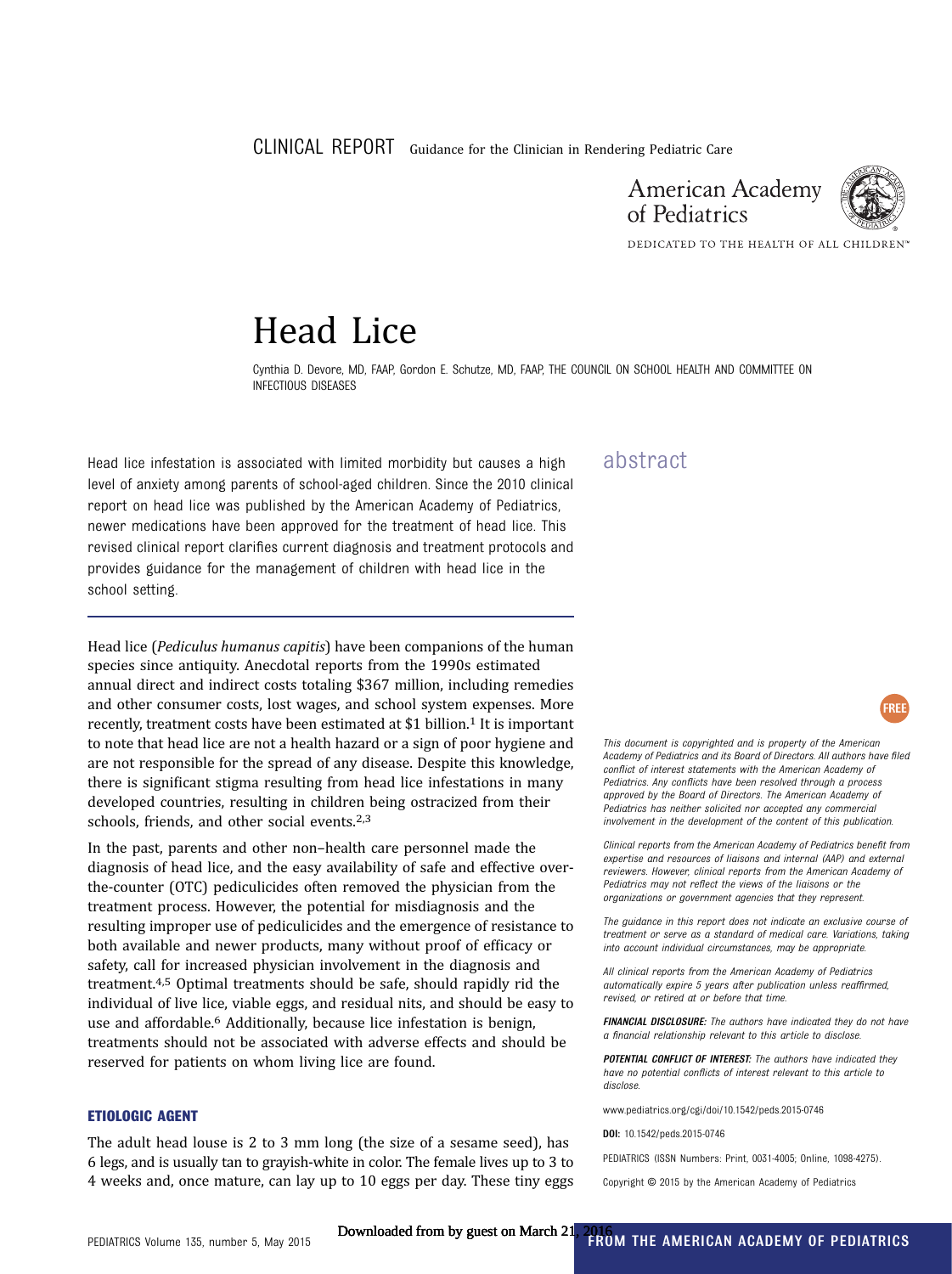are firmly attached to the base of the hair shaft within approximately 4 mm of the scalp with a gluelike substance produced by the louse. Viable eggs camouflaged with pigment to match the hair color of the infested person often are seen more easily at the posterior hairline. Empty egg casings (nits) are easier to see because they appear white against darker hair. (Note that some experts refer to "eggs" as containing the developing nymph and use "nits" to refer to empty egg casings; others use the term "nits" to refer to both eggs and the empty casings). The eggs are incubated by body heat and typically hatch in 8 to 9 days, but hatching can vary from 7 to 12 days depending on whether the ambient climate is hot or cold. Once it hatches, a nymph leaves the shell casing and passes through a total of 3 nymph stages (instars) during the next 9 to 12 days before reaching the adult stage. The female louse can mate and begin to lay viable eggs approximately 1.5 days after becoming an adult. If not treated, the cycle repeats itself approximately every 3 weeks.7

The louse feeds by injecting small amounts of saliva, which has vasodilatory and anticoagulation properties, into the scalp, allowing the louse to suck tiny amounts of blood every few hours. Pruritus results from sensitization to components of the saliva. With a first case of head lice, pruritus may not develop for 4 to 6 weeks, because it takes that amount of time for sensitivity to result.

Head lice usually survive for less than 1 day away from the scalp, and their eggs cannot hatch at temperatures lower than those near the scalp.<sup>8</sup>

#### EPIDEMIOLOGY

In the United States, reliable data on prevalence of head lice are not available.9 All socioeconomic groups are affected, and infestations are seen throughout the world. Head lice infestation is not significantly

influenced by hair length or by frequent brushing or shampooing.

#### **TRANSMISSION**

Lice do not hop or jump; they can only crawl, and pets do not play a role in the transmission of human lice.9 However, there are reports that combing dry hair can build up enough static electricity to physically eject an adult louse from an infested scalp for a distance of 1 m.<sup>10</sup> In most cases, transmission occurs by direct contact.9,11 Indirect spread through contact with personal belongings of an infested individual (combs, brushes, hats) is much less likely to occur.<sup>12</sup> Lice found on combs are likely to be injured or dead,<sup>13</sup> and a louse is not likely to leave a healthy head unless there is a heavy infestation.14 In 1 study, live lice were found on only 4% of pillowcases used by infested volunteers.15 Thus, the major focus of control activities should be to reduce the number of lice on the head and to lessen the risks of head-to-head contact.

#### **DIAGNOSIS**

Identification of eggs (nits), nymphs, or adult lice with the naked eye establishes the diagnosis. This can be difficult sometimes because lice avoid light and can crawl quickly. Studies have revealed that diagnosis of infestation by using a louse comb is quicker and more efficient.16 Some experts have suggested using a lubricant (water, oil, or conditioner) to "slow down" the movement of lice and eliminate the possibility of static electricity.17 Tiny eggs may be easier to spot at the nape of the neck or behind the ears, within 1 cm of the scalp. It is important not to confuse eggs or nits, which are firmly affixed to the hair shaft, with dandruff, hair casts, or other hair debris, which are not. It is also important not to confuse live eggs with dead or empty egg cases (nits). Many presumed "lice" and "nits" submitted by physicians,

nurses, teachers, and parents to a laboratory for identification were found to be artifacts, such as dandruff, hairspray droplets, scabs, dirt, or other insects (eg, aphids blown by the wind and caught in the hair).<sup>5</sup> In general, eggs found more than 1 cm from the scalp are unlikely to be viable, although some researchers in warmer climates have found viable eggs farther from the scalp.8

#### **PREVENTION**

It is unlikely that all head lice infestations can be prevented, because young children come into head-to-head contact with each other frequently. It is prudent for children to be taught not to share personal items, such as combs, brushes, and hats, but one should not refuse to wear protective headgear because of fear of head lice. In environments where children are together, infested children should be treated promptly to minimize spread to others. Regular surveillance by parents is one way to detect and treat early infestations, thereby preventing the spread to others.

#### TREATMENT

Never initiate treatment unless there is a clear diagnosis with living lice. The ideal treatment of lice should be safe, free of toxic chemicals, readily available without a prescription, easy to use, effective, and inexpensive. Local patterns of resistance (if known), ease of use, and cost (Table 1) also are considerations when choosing a treatment choice. Published reviews of available efficacy studies and comparative trials of pediculicides have used different inclusion criteria and reached different conclusions.18–<sup>20</sup> A Cochrane review concerning pediculicides has a substantial update under way, because previous reviews were conducted before the development of drug resistances.<sup>21</sup>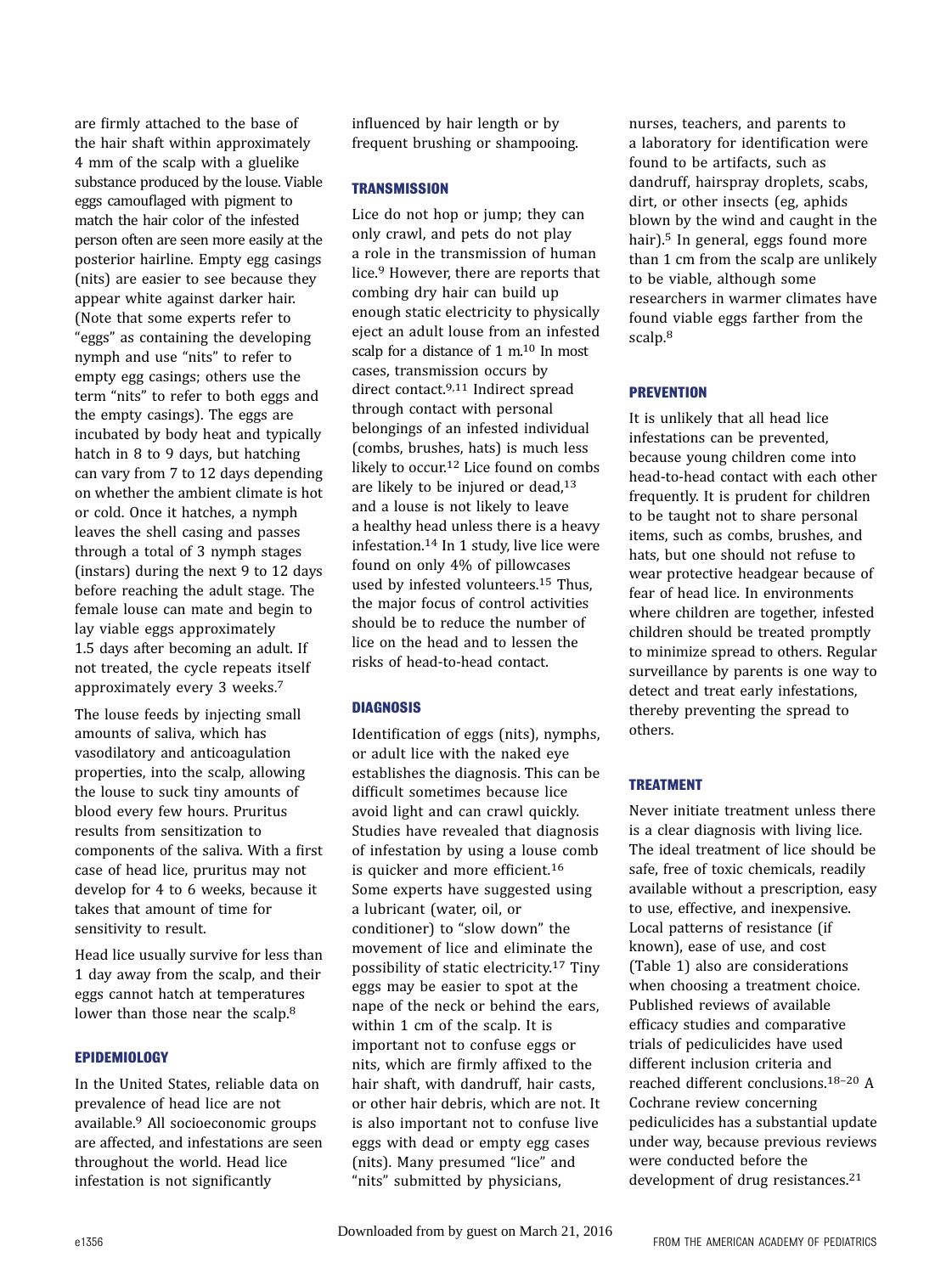TABLE 1 Topical Pediculicides for the Treatment of Head Lice in the United States

| Product                                  | Availability | Cost Estimate |
|------------------------------------------|--------------|---------------|
| Permethrin 1% lotion (Nix)               | OTC.         | \$            |
| Pyrethrins + piperonyl butoxide (Rid)    | OTC.         | \$            |
| Malathion 0.5% (Ovide)                   | Prescription | \$\$\$\$      |
| Benzyl alcohol 5% (Ulesfia) <sup>a</sup> | Prescription | \$\$-\$\$\$\$ |
| Spinosad 0.9% suspension (Natroba)       | Prescription | \$\$\$\$      |
| Ivermectin 0.5% lotion (Sklice)          | Prescription | \$\$\$\$      |

Adapted from refs 18, 40.

 $$$ , <\$25; \$\$, \$26–\$99; \$\$\$, \$100–\$199; \$\$\$\$, \$200–\$299.

a Cost varies based on the length of the hair and the number of bottles of medication required.

The guidance in this report is intended for use by pediatricians and other practitioners in the United States. The Canadian Pediatric Society recently updated its position statement on head lice infestation.22 Pediatricians who work in other countries, especially developing countries in which head lice are naive to pediculicides, should use products or methods that are most economical, effective, and safe. The following products and methods can be effective for treating head lice.

#### Pediculicides

#### Permethrin (1%)

Permethrin has been the most studied pediculicide in the United States and is the least toxic to humans.18 Introduced in 1986 as a prescription-only treatment, 1% permethrin lotion was approved for OTC use in 1990 and is marketed as a "creme rinse" (Nix; Insight Pharmaceuticals, Trevose, PA). One percent permethrin lotion is one of the drugs available to treat head lice.23 Permethrin is a synthetic pyrethroid with extremely low mammalian toxicity. Reported adverse effects include pruritus, erythema, and edema. Permethrin is less allergenic than pyrethrins and does not cause allergic reactions in individuals with plant allergies. The product is applied to damp hair that is first shampooed with a nonconditioning shampoo and then towel dried. It is left on for 10 minutes and then rinsed off. Permethrin leaves a residue on the hair that is designed to kill nymphs emerging from the 20% to 30% of

eggs not killed with the first application.24 However, conditioners and silicone-based additives present in almost all currently available shampoos impair permethrin adherence to the hair shaft and reduce its residual effect.<sup>6</sup> Although many repeat the application sometime between day 7 to 10 after treatment if live lice are seen, new evidence based on the life cycle of lice suggests that retreatment at day 9 is optimal.6,25 An alternate treatment schedule on days 0, 7, and 13 to 15 has been proposed on the basis of the longest possible life cycle of lice for this and other nonovicidal agents (eg, pyrethrins plus piperonyl butoxide).26 Resistance to 1% permethrin has been reported,6,27–<sup>30</sup> but its prevalence is unknown.

#### Pyrethrins Plus Piperonyl Butoxide

Manufactured from natural extracts from the chrysanthemum, pyrethrins are formulated with piperonyl butoxide (eg, RID; Bayer HealthCare LLC, Whippany, NJ) and are available OTC. Pyrethrins are neurotoxic to lice but have extremely low mammalian toxicity. Pyrethrins should be avoided in people who are allergic to chrysanthemums. The labels warn against possible allergic reaction in patients who are sensitive to ragweed, but modern extraction techniques minimize the chance of product contamination, and reports of true allergic reactions have been rare.31 These products are available in shampoo or mousse formulations that are applied to dry hair and left on for 10 minutes before rinsing out. No residual pediculicidal activity remains

after rinsing. In addition, none of these natural pyrethrins are totally ovicidal (newly laid eggs do not have a nervous system for several days); 20% to 30% of eggs remain viable after treatment,<sup>24</sup> which necessitates a second treatment to kill newly emerged nymphs hatched from eggs that survived the first treatment. Suggested retreatment with these products is similar to permethrin (1%) described previously.26 Although pyrethrins were extremely effective when introduced in the mid-1980s, recent study results have indicated that efficacy has decreased substantially because of development of resistance.4 The prevalence of resistance has not been systematically studied but seems to be highly variable from community to community and country to country.

#### Malathion (0.5%)

The organophosphate (cholinesterase inhibitor) 0.5% malathion (Ovide; Taro Pharmaceutical Industries, Hawthorne, NY) was reintroduced for the treatment of head lice in the United States in 1999 after being taken off the market twice because of problems related to prolonged application time, flammability, and odor. It is available only by prescription as a lotion that is applied to dry hair, left to air dry, then washed off after 8 to 12 hours, although some study results have suggested effectiveness when left on for as short a time as 20 minutes.32 Head lice in the United Kingdom and elsewhere have shown resistance to malathion preparations, which have been available for decades in those countries.33,34 The current US formulation of malathion (Ovide lotion, 0.5%) differs from the malathion products available in Europe in that it contains terpineol, dipentene, and pine needle oil, which themselves have pediculicidal properties and may delay development of resistance. Malathion has high ovicidal activity,<sup>24</sup> and a single application is adequate for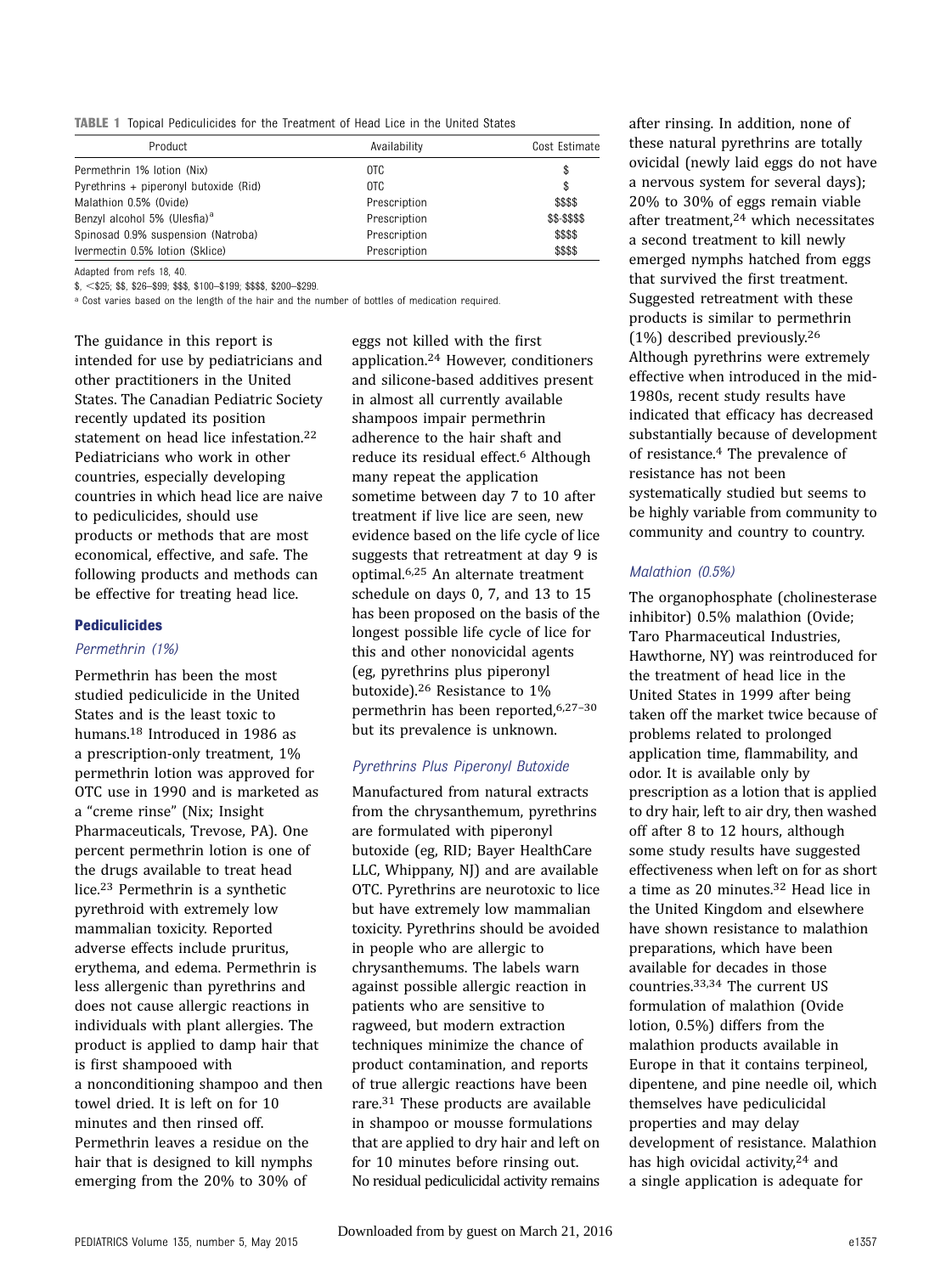most patients. When compared with pyrethrins and permethrin, malathion was the most pediculicidal and ovicidal agent with highest cure rates after 1 application.6,32 However, the product should be reapplied in 7 to 9 days if live lice are still seen. The high alcohol content of the product (78% isopropyl alcohol) makes it highly flammable; therefore, patients and their parents should be instructed to allow the hair to dry naturally; not to use a hair dryer, curling iron, or flat iron while the hair is wet; and not to smoke near a child receiving treatment. Safety and effectiveness of malathion lotion have not been established in children younger than 6 years, and the product is contraindicated in children younger than 24 months. Because malathion is a cholinesterase inhibitor, there is a theoretical risk of respiratory depression if accidentally ingested, although no such cases have been reported.

#### Benzyl Alcohol 5%

Benzyl alcohol 5% (Ulesfia; Concordia Pharmaceuticals, Inc, Bridgetown, Barbados) was approved by the US Food and Drug Administration (FDA) in April 2009 for treatment of head lice in children older than 6 months. The product is not neurotoxic to the lice, but kills them by asphyxiation. Phase III trials of this agent have included 2 randomized, multicenter, double-blind, vehicle-controlled trials and 1 open-label study.35 The overall end point of these trials was treatment success or no live lice at 14 days after the final application. The effectiveness of benzyl alcohol (75.0%–76.2%) was statistically greater as compared with vehicle placebo (4.8%–26.2%). The most common adverse reactions after treatment included pruritus (12%), erythema (10%), pyoderma (7%), and ocular irritation  $(6%)$ .<sup>17</sup> When applied, sufficient amounts should be used on dry hair to saturate the scalp and entire length of the hair. Benzyl alcohol is not ovicidal and, therefore,

should be applied topically for 10 minutes and repeated as stated previously for permethrin 1%. Benzyl alcohol is available by prescription and should not be used in neonates, because it has been associated with the neonatal gasping syndrome.36

#### Spinosad (0.9% Suspension)

Spinosad (Natroba; ParaPRO LLC, Carmel, IN) was approved by the FDA for topical use in children 6 months of age and older. It is contraindicated for children younger than 6 months because it also contains benzyl alcohol. The compounds, spinosyn A and spinosyn D, are derived through natural fermentation from soil bacterium, Saccharopolyspora spinosa. They are suspended in a natural ratio of 5:1 and together are known by the generic term spinosad. Spinosad has a broad spectrum of activity against insects, including many species of lice. Activity appears to be both ovicidal and pediculicidal by disrupting neuronal activity and lingering long enough to exert its effect on the developing larvae until they form an intact nervous system.37 Superiority of spinosad over permethrin has been demonstrated with treatment success rates of 84% to 87% as compared with 43% to 45%.38 Adverse reactions described include application site erythema (3%), ocular erythema (2%), and application site irritation (1%).<sup>38-40</sup> Spinosad is available by prescription and should be applied to dry hair by saturating the scalp and working outward to the ends of the hair, which may require a whole bottle. Spinosad should be rinsed 10 minutes after application. A second treatment is given at 7 days if live lice are seen. Safety in children younger than 4 years has not been established.

#### Ivermectin (0.5%)

Ivermectin (Sklice; Sanofi Pasteur, Swiftwater, PA), a widely used anthelmintic agent, was approved in a lotion form by the FDA in 2012 for children 6 months or older for head lice. This medication increases the chloride ion permeability of muscle cells, resulting in hyperpolarization, paralysis, and death of the lice.<sup>41</sup> Combined data from 2 multisite, randomized, double-blinded studies comparing a single application of 0.5% ivermectin lotion with a vehicle control found that significantly more patients receiving ivermectin were louse free on day 2 as compared with the control (94.9% vs 31.1%), day 8 (85.2% vs 20.8%), and day 15 (73.8% vs 17.6%;  $P < .001$  for each comparison).41 Topical ivermectin lotion is available by prescription, is applied to dry hair and scalp, and is rinsed after 10 minutes. Only 1 application is required, because when the treated eggs hatch, the lice are not able to feed as a result of pharyngeal muscle paralysis and, therefore, are not viable.42 Adverse effects are rare and include skin or eye irritation and erythema, burning, or dryness.41

#### Lindane (1%)

Lindane is no longer recommended by the American Academy of Pediatrics or the Medical Letter for use as treatment of pediculosis capitis.

#### Removal of Topical Pediculicides

All topical pediculicides should be rinsed from the hair over a sink rather than in the shower or bath to limit skin exposure, and with warm rather than hot water to minimize absorption attributable to vasodilation.43

#### Topical Reactions

Itching or mild burning of the scalp caused by inflammation of the skin in response to topical pharmaceutical agents can persist for many days after lice are killed and is not a reason for retreatment. Topical corticosteroids and oral antihistamines may be beneficial for relieving these signs and symptoms.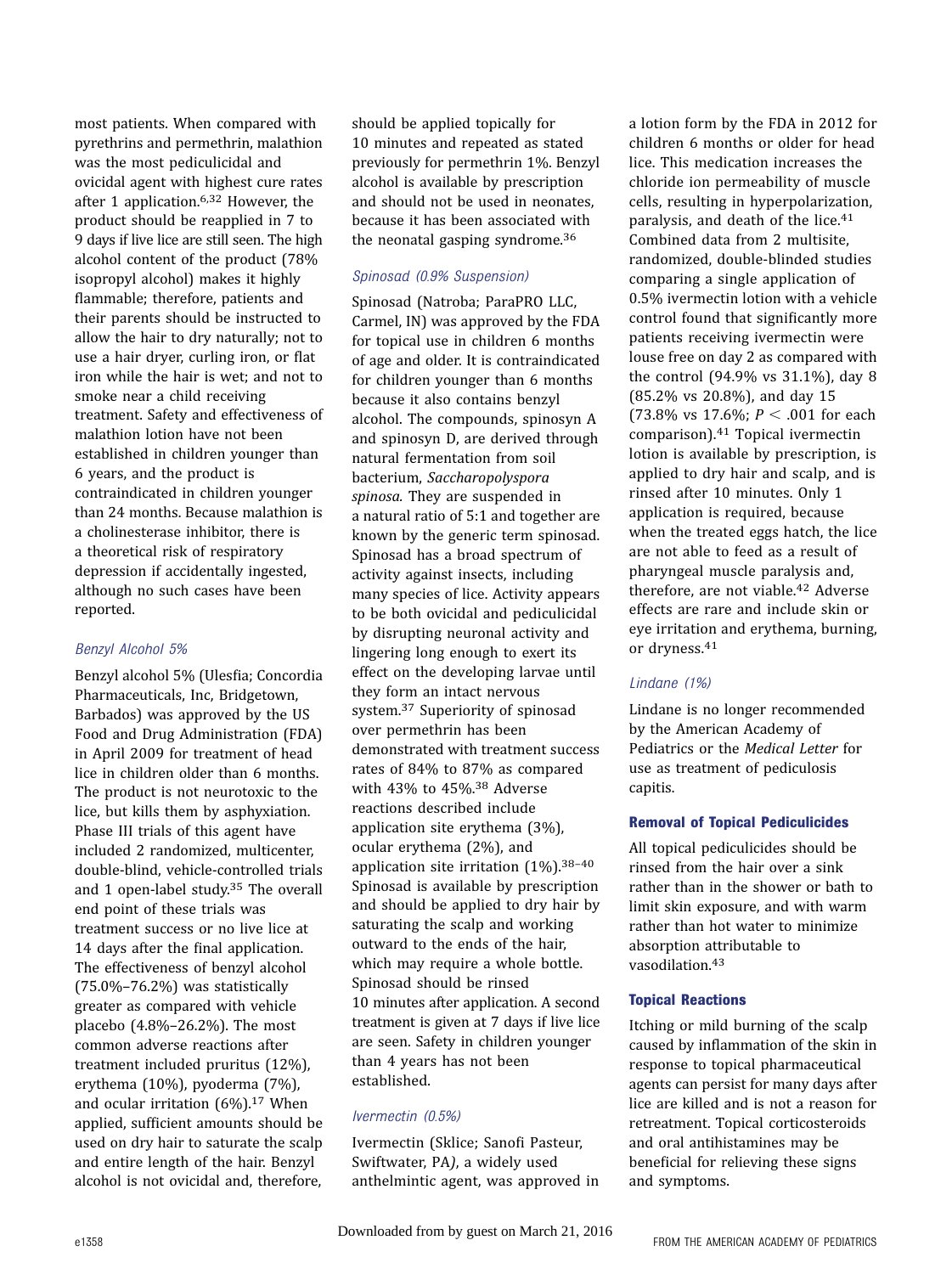#### Scabicides Used Off-Label for Lice

#### Permethrin (5%)

Permethrin 5% is not currently approved by the FDA for use as a pediculicide. Five percent permethrin (Elimite; Prestium Pharma, Inc, Newton, PA) is available by prescription only as a cream, usually applied overnight for scabies for infants as young as 2 months. It has been used for the treatment of head lice that seem to be recalcitrant to other treatments.44 The results of 1 study suggested that lice resistant to 1% permethrin will not succumb to higher concentrations.29

#### Crotamiton (10%)

Crotamiton is not currently approved by the FDA for use as a pediculicide. This product is available by prescription only as a lotion (Eurax; Ranbaxy, Jacksonville, FL), usually used to treat scabies. One study showed it to be effective against head lice when applied to the scalp and left on for 24 hours before rinsing out.45 Other reports have suggested that 2 consecutive nighttime applications safely eradicate lice from adults.<sup>46</sup> Safety and absorption in children, adults, and pregnant women have not been evaluated.

#### Oral Agents Used Off-Label for Lice Ivermectin

This product (Stromectol; Merck & Co, Whitehouse Station, NJ) is an anthelmintic agent structurally similar to macrolide antibiotic agents, but without antibacterial activity. A single oral dose of 200  $\mu$ g/kg, repeated in 10 days, has been shown to be effective against head lice.47,48 Most recently, a single oral dose of 400 mg/kg, repeated in 7 days, has been shown to be more effective than 0.5% malathion lotion.49 Ivermectin may cross the blood/brain barrier and block essential neural transmission; young children may be at higher risk of this adverse drug reaction. Therefore, oral ivermectin should not be used for children who weigh less than 15 kg.<sup>50,51</sup>

#### Sulfamethoxazole-Trimethoprim

The oral antibiotic agent sulfamethoxazole-trimethoprim (Septra [Monarch Pharmaceuticals, Bristol, TN], Bactrim [Mutual Pharmaceutical, Philadelphia, PA], and generic cotrimoxazole) has been cited as effective against head lice. It is not currently approved by the FDA for use as a pediculicide.52 It is postulated that this antibiotic agent kills the symbiotic bacteria in the gut of the louse or perhaps has a direct toxic effect on the louse. The results of 1 study indicated increased effectiveness when sulfamethoxazoletrimethoprim was given in combination with permethrin 1% when compared with permethrin 1% or sulfamethoxazole-trimethoprim alone; however, the treatment groups were small.<sup>53</sup> Rare severe allergic reactions (Stevens-Johnson syndrome) to this medication make it a potentially undesirable therapy if alternative treatments exist.7

#### ALTERNATIVE APPROACHES

#### "Natural" Products

Essential oils have been widely used in traditional medicine for the eradication of head lice, but because of the variability of their constitution, the effects may not be reproducible.54 In addition, these oils (eg, ylang ylang oil) may be a source of contact sensitization, which limits their use. Several products have been studied (eg, Andiroba oil, Quassia vinegar, melaleuca oil [tea tree oil], lavender oil).55,56 As natural products, they are not required to meet FDA efficacy and safety standards for pharmaceuticals. HairClean 1-2-3 (Quantum Health, Eugene, OR [anise, ylang-ylang, coconut oils, and isopropyl alcohol]) was found to be at least as effective as the permethrin product Nix by 1 investigator.2 Although many plants naturally produce insecticides for their own protection that may be synthesized for use by humans, such as pyrethroids, some of these

insecticidal chemicals produce toxic effects as well. The safety and efficacy of herbal products are currently not regulated by the FDA, and until more data are available, their use in infants and children should be avoided.

#### Occlusive Agents

Occlusive agents, such as "petrolatum shampoo," mayonnaise, butter or margarine, herbal oils, and olive oil, applied to suffocate the lice are widely used but have not been evaluated for effectiveness in randomized controlled trials. To date, only anecdotal information is available concerning effectiveness.

An uncontrolled, nonrandomized 2004 study reported a 96% "cure" rate with Cetaphil cleanser (Galderma Laboratories, Fort Worth, TX) applied to the hair, dried on with a handheld hair dryer, left on overnight, and washed out the next morning and repeated once per week for 3 weeks. Instructions for its use are available on the Internet.57 It has not been approved by the FDA for use as a pediculicide. Dimethicone lotion (4% long-chain linear silicone in a volatile silicone base) in two 8-hour treatments 1 week apart eradicated head lice in 69% of participants in the United Kingdom.58 In the United States, the OTC product LiceMD (Reckitt-Benckiser, Slough, England) contains dimethicone, an emollient. Isopropyl myristate 50% (Resultz; Nycomed Canada, Inc, Oakville, Ontario, Canada), a hair rinse that dissolves the waxy exoskeleton of the louse, which leads to dehydration and death of the louse, has recently become available in Canada.59,60

Close surveillance of patients treated with non–FDA-approved products may improve discovery of treatment failure early, so other evidence-based and FDA treatments might be implemented.

#### **Desiccation**

The AirAllé (Larada Sciences, Salt Lake City, UT) device is a custom-built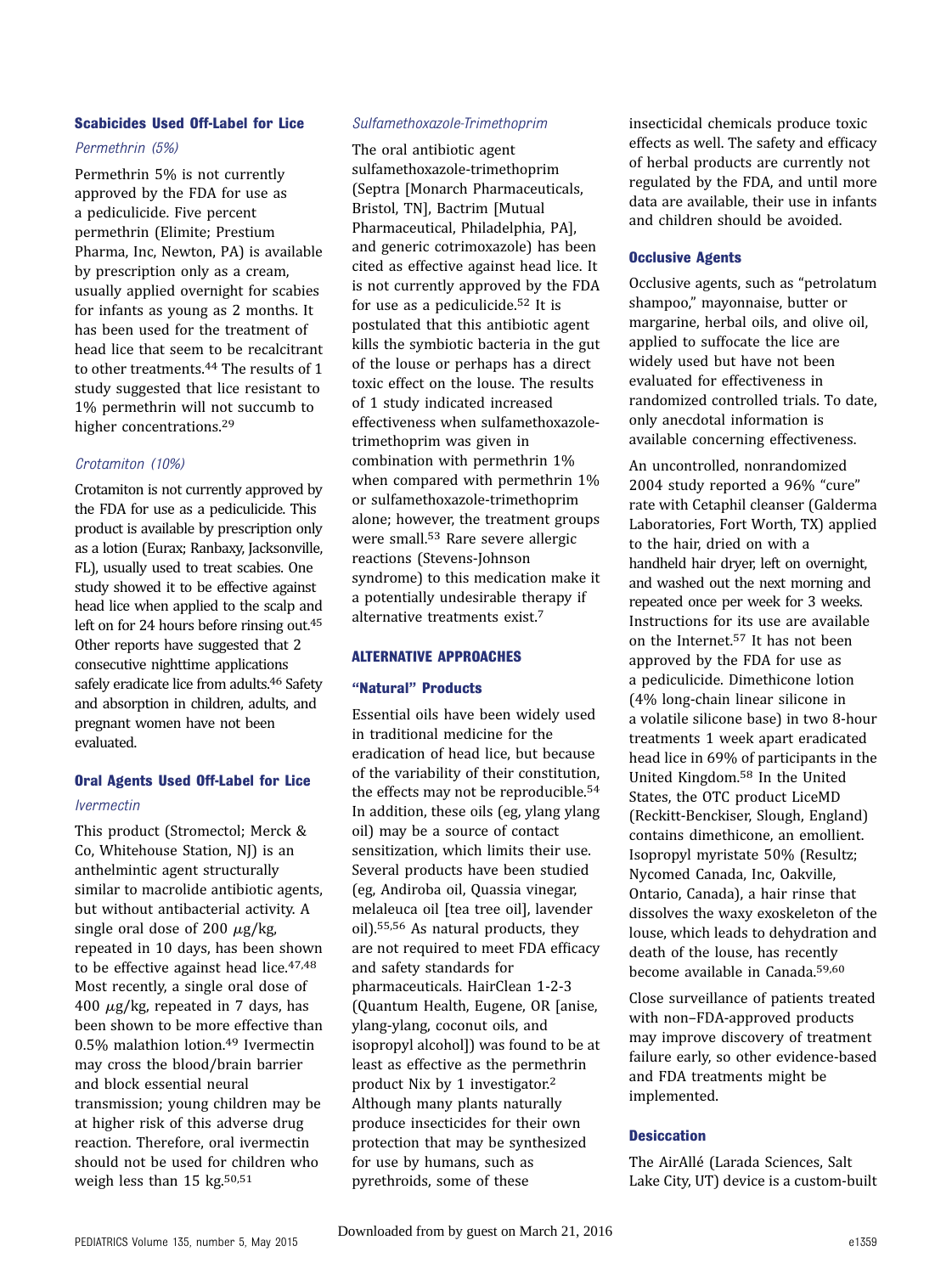machine that uses one 30-minute application of hot air in an attempt to desiccate the lice. One study showed that subjects had nearly 100% mortality of eggs and 80% mortality of hatched lice.61 The machine is expensive, and the operator requires special training in its use. A regular blow dryer should not be used in an attempt to accomplish this result, because investigators have shown that wind and blow dryers can cause live lice to become airborne and, thus, potentially spread to others in the vicinity.

#### Other Agents

Highly flammable substances, such as gasoline or kerosene, or products intended for animal use, are never appropriate in treatment of head lice in humans.

#### Manual Removal

Although there is little peerreviewed information in the literature about the benefits of the manual removal of live lice and nits, the inherent safety of the manual removal relative to the minor toxicity of the pesticides is real and can be part of an arsenal by pediatricians when determining treatment options. There is an obvious benefit of the manual removal process that can allow a parent and child to have some close, extended time together while safely removing infestations and residual debris without using potentially toxic chemicals on the child or in the environment. Furthermore, manual removal of nits will help to diminish the social stigma and isolation a child can have in the school setting. Individuals also may want to remove nits for aesthetic reasons or to decrease diagnostic confusion. Because none of the pediculicides are 100% ovicidal, nits (especially the ones within 1 cm of the scalp) should be removed manually after treatment with any product. Nit removal can be difficult and tedious.<sup>62</sup> Fine-toothed "nit combs" are available to make the

process easier.63–<sup>66</sup> Nit-removal combs are sold commercially. However, it appears that type of comb used is less important than that combing occurs after treatment, which may be most easily accomplished on wet hair. Studies have suggested that lice removed by combing and brushing are damaged and rarely survive.11

There are battery-powered "electronic" louse combs with oscillating teeth (MagiComb; Quantum Health, Eugene, OR) that claim to remove live lice and nits as well as combs that resemble small "bug zappers" (Robi-Comb; LiceGuard LLC, Needham, MA) that claim to kill live lice.67 No randomized, casecontrolled studies have been performed with either type of comb. Their instructions warn not to use on people with a seizure disorder or a pacemaker.

Some products are available that claim to loosen the "glue" that attaches nits to the hair shaft, thus making the process of "nit-picking" easier. Vinegar or vinegar-based products are intended to be applied to the hair for 3 minutes before combing out the nits. No clinical benefit has been demonstrated.7,68 This product has not been tested with and is not indicated for use with permethrin, because it may interfere with permethrin's residual activity. A variety of other products, from acetone and bleach to vodka and WD-40 (WD-40 Company, San Diego, CA), have proved to be ineffective in loosening nits from the hair shaft $68$  and present an unacceptable risk to the patient. It seems that nature has protected the louse by making the nit sheath similar in composition to the hair, so that agents designed to unravel the nit sheath can also damage human hair.<sup>69</sup>

Although effective for removing lice and eggs, shaving the head generally is not required, nor recommended, because it can be traumatizing to a child and distressing to the parent.

#### New Products

As new products are introduced, it is important to consider effectiveness, safety, expense, availability, patient preference, and ease of application. Assessment of the severity of the infestation, the number of recurrences, the local levels of resistance to available pediculicides, exclusion of children from school, and the potential for transmission also are important when deciding about the use of newer products.

#### Pediculicide Resistance

No currently available pediculicide is 100% ovicidal, and resistance to pyrethrins, permethrin, and the United Kingdom formulation of malathion has been reported.33,34,70–<sup>75</sup> This resistance is not unanticipated, because insects develop resistance to products over time. The actual prevalence of resistance to particular products is not known and can be regional. It is important that health care professionals choose safe and effective products. When faced with a persistent case of head lice after using a pharmaceutical pediculicide, health care professionals can consider several possible explanations, including the following:

- misdiagnosis (no active infestation or misidentification);
- lack of adherence (patient unable or unwilling to follow treatment protocol);
- inadequate treatment (not using sufficient product to saturate hair; failing to follow directions);
- reinfestation (lice reacquired after treatment);
- lack of ovicidal or residual killing properties of the product (eggs not killed can hatch and cause selfreinfestation); and/or
- resistance of lice to the pediculicide.

If resistance is proven, and an active infestation is documented, benzyl alcohol 5% can be prescribed if the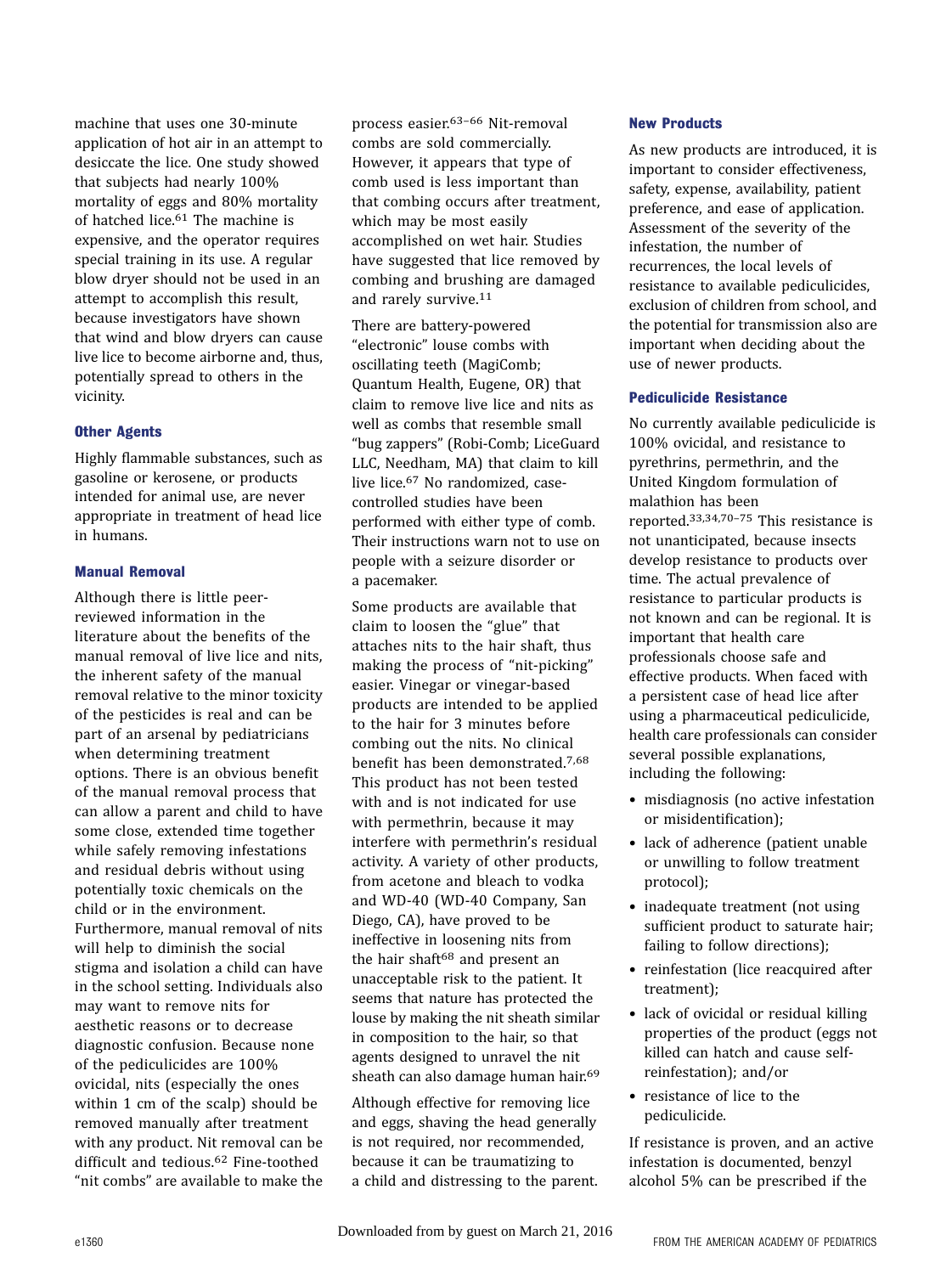patient is older than 6 months, or malathion 0.5% can be prescribed if the patient is older than 24 months if safe use by responsible parents seems reasonable. For younger patients, or if the parent cannot afford or does not wish to use a pediculicide, manual removal via wet combing or an occlusive method can be used, with emphasis on careful technique and the use of 2 to 4 properly timed treatment cycles.

#### ENVIRONMENTAL INTERVENTIONS

If a person is identified with head lice, all household members should be checked for head lice, and those with live lice or nits within 1 cm of the scalp should be treated. In addition, it is prudent to treat family members who share a bed with the person with infestation, even if no live lice are found. Fomite transmission is less likely than transmission by head-tohead contact<sup>7</sup>; however, it is prudent to clean hair care items and bedding used by the individual with infestation. One study revealed that head lice can transfer to pillowcases at night, but the incidence is low (4%). Changing just the pillowcase could minimize this risk of head lice transmission.15 Only items that have been in contact with the head of the person with infestation in the 24 to 48 hours before treatment should be considered for cleaning, given the fact that louse survival off the scalp beyond 48 hours is extremely unlikely. Such items may include clothing, headgear, furniture, carpeting, and rugs. Washing, soaking, or drying items at temperatures greater than 130°F will kill stray lice or nits. Furniture, carpeting, car seats, and other fabrics or fabric-covered items can be vacuumed. Although head lice are able to survive for prolonged periods in chlorinated water, it is unlikely that there is a significant risk of transmission in swimming pools. One study revealed that submerged head lice became immobile and remained in place on 4 people infested with

head lice after 30 minutes of swimming.76 Pediculicide spray is not necessary and should not be used. Viable nits are unlikely to incubate and hatch at room temperatures; if they did, the nymphs would need to find a source of blood for feeding within hours of hatching. Although it is rarely necessary, items that cannot be washed can be bagged in plastic for 2 weeks, a time when any nits that may have survived would have hatched and nymphs would die without a source for feeding. Exhaustive cleaning measures are not beneficial.

#### CONTROL MEASURES IN SCHOOLS

#### **Screening**

Screening for nits alone is not an accurate way of predicting which children are or will become infested, and screening for live lice has not been proven to have a significant effect on the incidence of head lice in a school community over time.8,19,77 In addition, such screening has not been shown to be cost-effective. In a prospective study of 1729 schoolchildren screened for head lice, only 31% of the 91 children with nits had concomitant live lice. Only 18% of those with nits alone converted to having an active infestation during 14 days of observation.78 Because of the lack of evidence of efficacy, routine classroom or schoolwide screening should be discouraged.

Although children with at least 5 nits within 1 cm of the scalp were significantly more likely to develop an infestation than were those with fewer nits (32% vs 7%), only onethird of the children at higher risk converted to having an active infestation. School exclusion of children with nits alone would have resulted in many of these children missing school unnecessarily. In addition, head lice infestations have been shown to have low contagion in classrooms.79 The results of several descriptive studies have suggested that education of parents in

diagnosing and managing head lice may be helpful.80–<sup>83</sup> Parents can be encouraged to check their children's heads for lice regularly and if the child is symptomatic. School screenings do not take the place of these more careful parental checks.13,84–<sup>86</sup> It may be helpful for the school nurse or other trained person to check a specific student's head if he or she is demonstrating symptoms.

#### Management on the Day of Diagnosis

Because a child with an active head lice infestation likely has had the infestation for 1 month or more by the time it is discovered and poses little risk to others from the infestation, he or she should remain in class, but be discouraged from close direct head contact with others. If head lice is diagnosed in a child, confidentiality is important. The child's parent or guardian may be notified that day by telephone or by having a note sent home with the child at the end of the school day stating that prompt, proper treatment of this condition is in the best interest of the child and his or her classmates. Common sense and calm should prevail within a school when deciding how "contagious" an individual child may be (a child with hundreds versus a child with 2 live lice). It may be prudent to check other children who are symptomatic or who were most likely to have had direct head-to-head contact with the infested child. Some experts argue that because of the relatively high prevalence of head lice in young school-aged children, it may make more sense to alert parents only if a high percentage of children in a classroom are infested. Other experts feel strongly that these "alert letters" violate privacy laws, cause unnecessary public alarm, and reinforce the notion that a head lice infestation indicates a failure on the school's part rather than a community problem.85 However, studies examining the efficacy of alert letters are not available;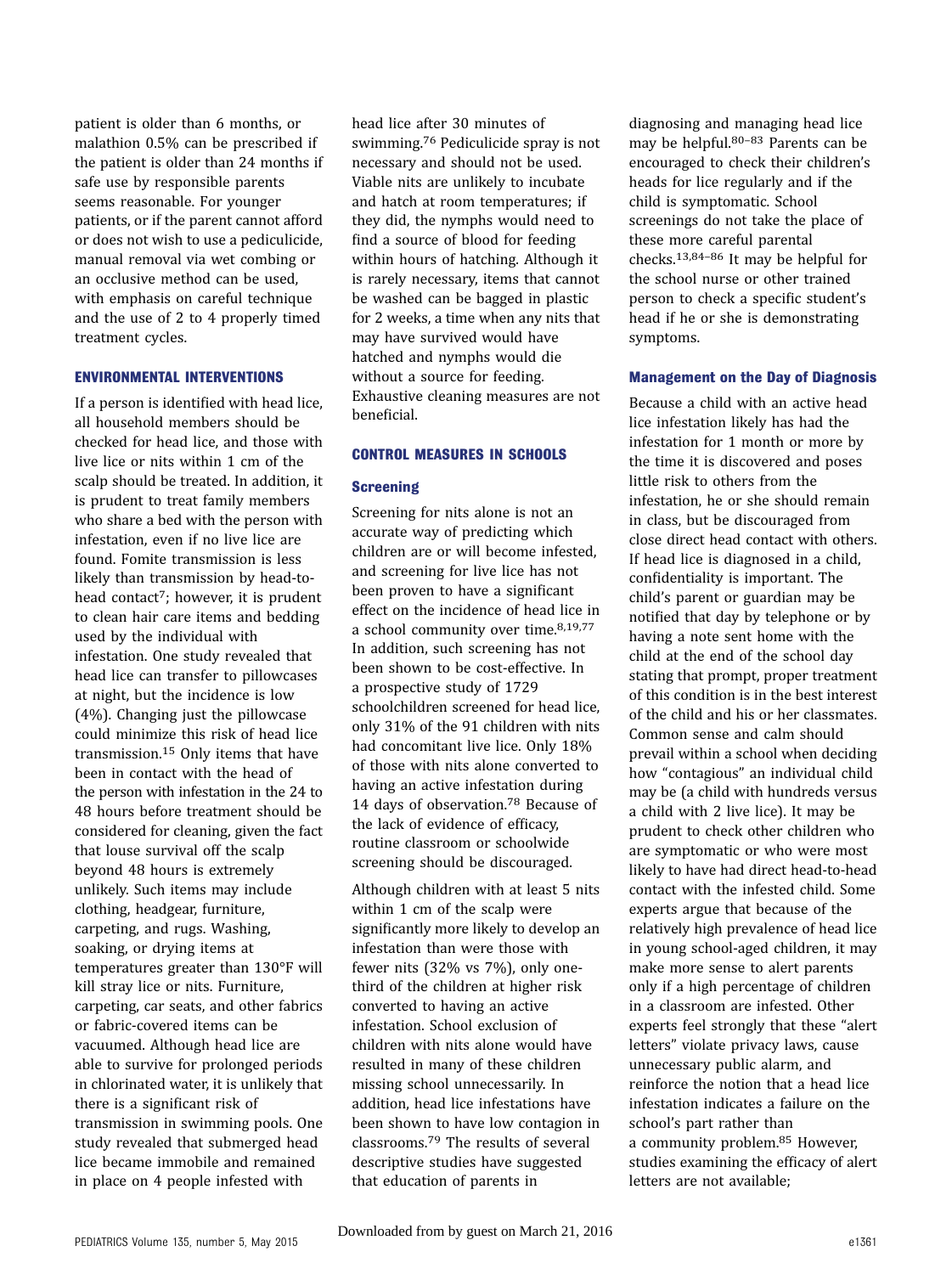consequently, some schools choose to design guidelines that they believe best meet the needs of their student population, understanding that although a head lice infestation may not pose a public health risk, it may create a public relations dilemma for a school.

#### Criteria for Return to School

A child should not be restricted from school attendance because of lice, because head lice have low contagion within classrooms.79 "No-nit" policies that exclude children until all nits are removed may violate a child's civil liberties and are best addressed with legal counsel for schools. However, most health care professionals who care for children agree that no-nit policies should be abandoned.85 International guidelines established in 2007 for the effective control of head lice infestations stated that no-nit policies are unjust and should be discontinued, because they are based on misinformation rather than objective science.86 The American Academy of Pediatrics and the National Association of School Nurses87 discourage no-nit policies that exclude children from school. However, nit removal may decrease diagnostic confusion, decrease the possibility of unnecessary retreatment, and help to decrease the small risk of self-reinfestation and social stigmatization.

A school nurse familiar with lice infestations, if present, can perform a valuable service by rechecking a child's head if requested to do so by a parent. In addition, the school nurse can offer extra help to families of children who are repeatedly or chronically infested. In rare instances, it may be helpful to make home visits or involve public health nurses if there is concern about whether treatment is being conducted effectively. Parent education by school health professionals can reinforce similar goals for the medical home.

#### SUMMARY OF KEY POINTS

- 1. No healthy child should be excluded from school or allowed to miss school time because of head lice or nits. Pediatricians may educate school communities that no-nit policies for return to school should be abandoned.
- 2. It is useful for pediatricians to be knowledgeable about head lice infestations and treatments (pediculicide and alternative therapies); they may take an active role as information resources for families, schools, and other community agencies.
- 3. Unless resistance to these products has been proven in the community, 1% permethrin or pyrethrins are a reasonable first choice for primary treatment of active infestations if pediculicide therapy is required.
- 4. Carefully communicated instructions on the proper use of products are important. Because current products are not completely ovicidal, applying the product at least twice, at proper intervals, is indicated if permethrin or pyrethrin products are used or if live lice are seen after prescription therapy per manufacturer's guidelines. Manual removal of nits immediately after treatment with a pediculicide is not necessary to prevent spread. In the school setting, nit removal may be considered to decrease diagnostic confusion and social stigmatization.
- 5. If resistance to available OTC products has been proven in the community, if the patient is too young, or if parents do not wish to use a pediculicide, consider the manual removal of lice/nits by methods such as "wet-combing" or an occlusive method (such as petroleum jelly or Cetaphil cleanser), with emphasis on careful technique, close surveillance, and repeating for at least 3 weekly cycles.
- 6. Benzyl alcohol 5% can be used for children older than 6 months, or malathion 0.5% can be used for children 2 years or older in areas where resistance to permethrin or pyrethrins has been demonstrated or for a patient with a documented infestation that has failed to respond to appropriately administered therapy with permethrin or pyrethrins. Spinosad and topical ivermectin are newer preparations that might prove helpful in difficult cases, but the cost of these preparations should be taken into account by the prescriber (Table 1).
- 7. New products should be evaluated for safety and effectiveness.
- 8. School personnel involved in detection of head lice infestation should be appropriately trained. The importance and difficulty of correctly diagnosing an active head lice infestation should be emphasized.
- 9. Head lice screening programs have not been proven to have a significant effect over time on the incidence of head lice in the school setting and are not cost-effective. Parent education programs may be helpful in the management of head lice in the school setting.

#### LEAD AUTHORS

Cynthia DiLaura Devore, MD, FAAP Gordon E. Schutze, MD, FAAP

#### COUNCIL ON SCHOOL HEALTH EXECUTIVE COMMITTEE, 2014–2015

Jeffrey Okamoto, MD, FAAP, Chairperson Mandy Allison, MD, MSPH, MEd, FAAP Richard Ancona, MD, FAAP Elliott Attisha, DO, FAAP Cheryl De Pinto, MD, MPH, FAAP Breena Holmes, MD, FAAP Chris Kjolhede, MD, MPH, FAAP Marc Lerner, MD, FAAP Mark Minier, MD, FAAP Adrienne Weiss-Harrison, MD, FAAP Thomas Young, MD, FAAP

#### LIAISONS

Beth Mattey, MS, RN, NCSN – National Association of School Nurses Mary Vernon-Smiley, MD, MPH, MDiv - Centers for Disease Control and Prevention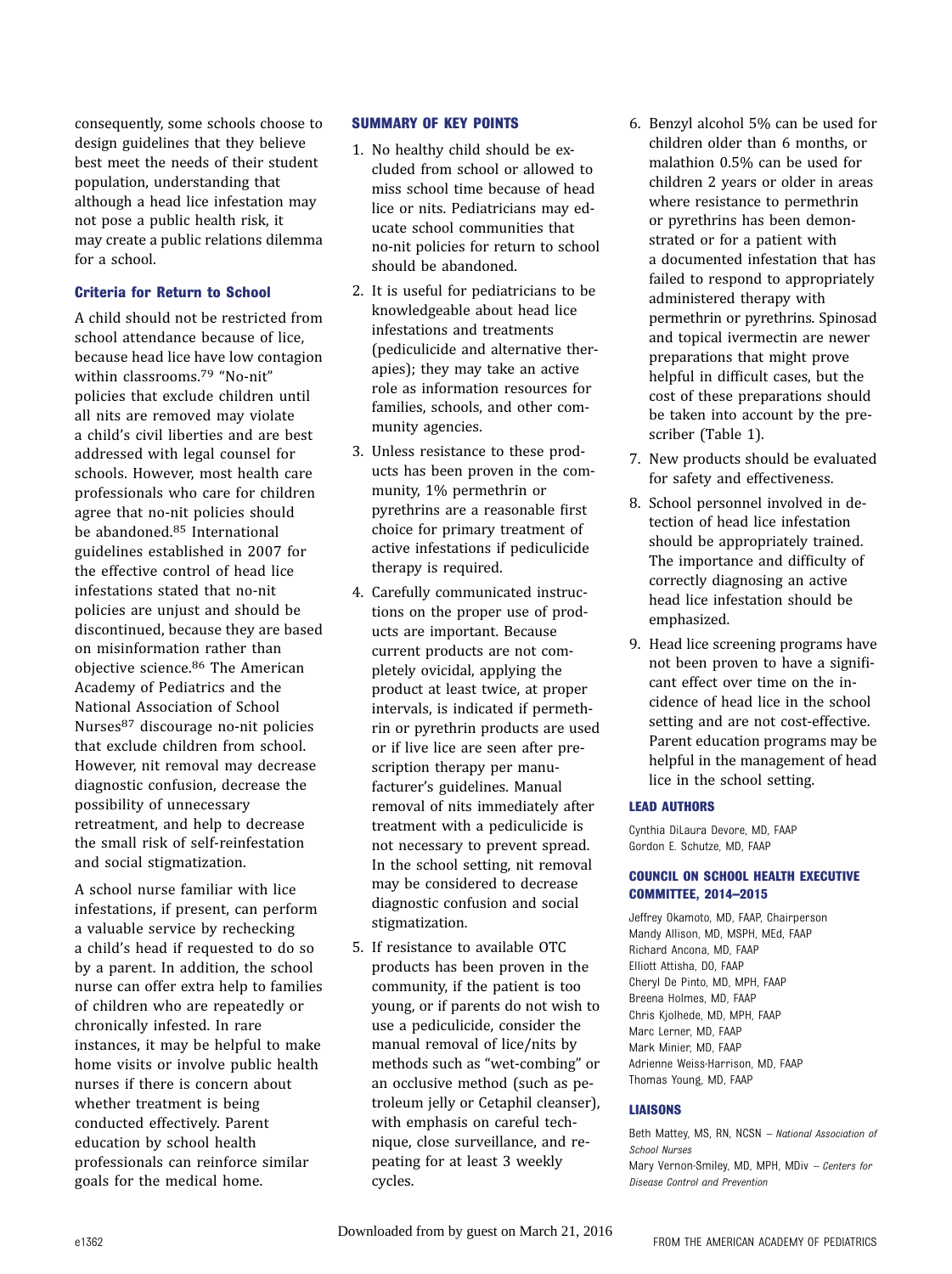Veda Johnson, MD, FAAP – School-Based Health Alliance Linda Grant, MD, MPH, FAAP – American School Health Association

#### FORMER EXECUTIVE COMMITTEE MEMBER

Cynthia Devore, MD, FAAP, Immediate Past Chairperson

#### **STAFF**

Madra Guinn-Jones, MPH

#### COMMITTEE ON INFECTIOUS DISEASES, 2014–2015

Carrie L. Byington, MD, FAAP, Chairperson Yvonne A. Maldonado, MD, FAAP, Vice Chairperson Elizabeth D. Barnett MD, FAAP H. Dele Davies, MD, FAAP Kathryn M. Edwards, MD, FAAP Mary Anne Jackson, MD, FAAP, Red Book Associate Editor Yvonne A. Maldonado, MD, FAAP Dennis L. Murray, MD, FAAP Mobeen H. Rathore, MD, FAAP José R. Romero, MD, FAAP Mark H. Sawyer, MD, FAAP Gordon E. Schutze, MD, FAAP Rodney E. Willoughby, MD, FAAP Theoklis E. Zaoutis, MD, FAAP

#### EX OFFICIO

Henry H. Bernstein, DO, FAAP – Red Book Online Associate Editor

Michael T. Brady, MD, FAAP – Red Book Associate Editor David W. Kimberlin, MD, FAAP – Red Book Editor Sarah S. Long, MD, FAAP – Red Book Associate Editor H. Cody Meissner, MD, FAAP – Visual Red Book Associate Editor

#### LIAISONS

- Doug Campos-Outcalt, MD, MPA American Academy of Family Physicians
- Marc A. Fischer, MD, FAAP Centers for Disease Control and Prevention
- Bruce G. Gellin, MD National Vaccine Program Office Richard L. Gorman, MD, FAAP – National Institutes of

Health Lucia H. Lee, MD, FAAP - US Food and Drug Administration

R. Douglas Pratt, MD – US Food and Drug Administration

Joan L. Robinson, MD - Canadian Pediatric Society Marco Aurelio Palazzi Safadi, MD – Sociedad Latinoamericana de Infectologia Pediatrica (SLIPE) Jane F. Seward, MBBS, MPH, FAAP – Centers for

Disease Control and Prevention Jeffrey R. Starke, MD, FAAP – American Thoracic Society

Geoffrey R. Simon, MD, FAAP – Committee on Practice Ambulatory Medicine

Tina Q. Tan, MD, FAAP – Pediatric Infectious

Diseases Society

#### **STAFF**

Jennifer M. Frantz, MPH

#### **REFERENCES**

- 1. Gratz NG. Human Lice: Their Prevalence, Control and Resistance to Insecticides-A Review, 1985–1997. Geneva, Switzerland: World Health Organization, Division of Control of Tropical Diseases, WHO Pesticide Evaluation Scheme; 1997
- 2. Hansen RC, O'Haver J. Economic considerations associated with Pediculus humanus capitis infestation. Clin Pediatr (Phila). 2004;43(6):523–527
- 3. Gordon SC. Shared vulnerability: a theory of caring for children with persistent head lice. J Sch Nurs. 2007;23(5):283–292
- 4. Burkhart CG. Relationship of treatmentresistant head lice to the safety and efficacy of pediculicides. Mayo Clin Proc. 2004;79(5):661–666
- 5. Pollack RJ, Kiszewski AE, Spielman A. Overdiagnosis and consequent mismanagement of head louse infestations in North America. Pediatr Infect Dis J. 2000;19(8):689–693, discussion 694
- 6. Meinking TL, Serrano L, Hard B, et al. Comparative in vitro pediculicidal efficacy of treatments in a resistant head lice population in the United States. Arch Dermatol. 2002;138(2):220–224
- 7. Meinking T, Taplin D. Infestations. In: Schachner LA, Hansen RC, eds. Pediatric Dermatology. 2nd ed. New York, NY: Churchill Livingstone; 1995: 1347–1392
- 8. Meinking TA. Infestations. Curr Probl Dermatol. 1999;11:73–120
- 9. Centers for Disease Control and Prevention. Parasites: lice: head lice. Available at: [www.cdc.gov/parasites/lice/](http://www.cdc.gov/parasites/lice/head/) [head/.](http://www.cdc.gov/parasites/lice/head/) Accessed February 26, 2015
- 10. Burgess IF. Human lice and their management. Adv Parasitol. 1995;36: 271–342
- 11. Chunge RN, Scott FE, Underwood JE, Zavarella KJ. A review of the epidemiology, public health importance, treatment and control of head lice. Can J Public Health. 1991;82(3):196–200
- 12. Burkhart CN, Burkhart CG. Fomite transmission in head lice. J Am Acad Dermatol. 2007;56(6):1044–1047
- 13. Chunge RN, Scott FE, Underwood JE, Zavarella KJ. A pilot study to investigate transmission of headlice. Can J Public Health. 1991;82(3):207–208
- 14. Maunder JW. Human lice: some basic facts and misconceptions. Bull Pan Am Health Organ. 1985;19(2):194–197
- 15. Speare R, Cahill C, Thomas G. Head lice on pillows, and strategies to make a small risk even less. Int J Dermatol. 2003;42(8):626–629
- 16. Mumcuoglu KY, Friger M, Ioffe-Uspensky I, Ben-Ishai F, Miller J. Louse comb versus direct visual examination for the diagnosis of head louse infestations. Pediatr Dermatol. 2001;18(1):9–12
- 17. Burgess I. Detection combing. Nurs Times. 2002;98(46):57
- 18. Jones KN, English JC III. Review of common therapeutic options in the United States for the treatment of pediculosis capitis. Clin Infect Dis. 2003; 36(11):1355–1361
- 19. Vander Stichele RH, Dezeure EM, Bogaert MG. Systematic review of clinical efficacy of topical treatments for head lice. BMJ. 1995;311(7005):604–608
- 20. Eisenhower C, Farrington EA. Advancements in the treatment of head lice in pediatrics. J Pediatr Health Care. 2012;26(6):451–461, quiz 462–464
- 21. Van der Wouden JC, Klootwijk T, Le Cleach L, et al. Interventions for treating head lice. Cochrane Database Syst Rev. 2011;(10):CD009321
- 22. Canadian Paediatric Society. Head lice infestations: a clinical update. Paediatr Child Health. 2008;13(8):692–696 (Reaffirmed January 30, 2013)
- 23. Abramowicz M, ed. Drugs for parasitic infections. Med Lett Drugs Ther. 2007;5 (suppl):e1–e15
- 24. Meinking TL, Taplin D, Kalter DC, Eberle MW. Comparative efficacy of treatments for pediculosis capitis infestations. Arch Dermatol. 1986;122(3):267–271
- 25. Hansen RC; Working Group on the Treatment of Resistant Pediculosis. Guidelines for the treatment of resistant pediculosis. Contemp Pediatr. 2000;17 (suppl):1–10
- 26. Lebwohl M, Clark L, Levitt J. Therapy for head lice based on life cycle, resistance, and safety considerations. Pediatrics. 2007;119(5):965–974
- 27. Mumcuoglu KY, Hemingway J, Miller J, et al. Permethrin resistance in the head louse Pediculus capitis from Israel. Med Vet Entomol. 1995;9(4):427–432, 447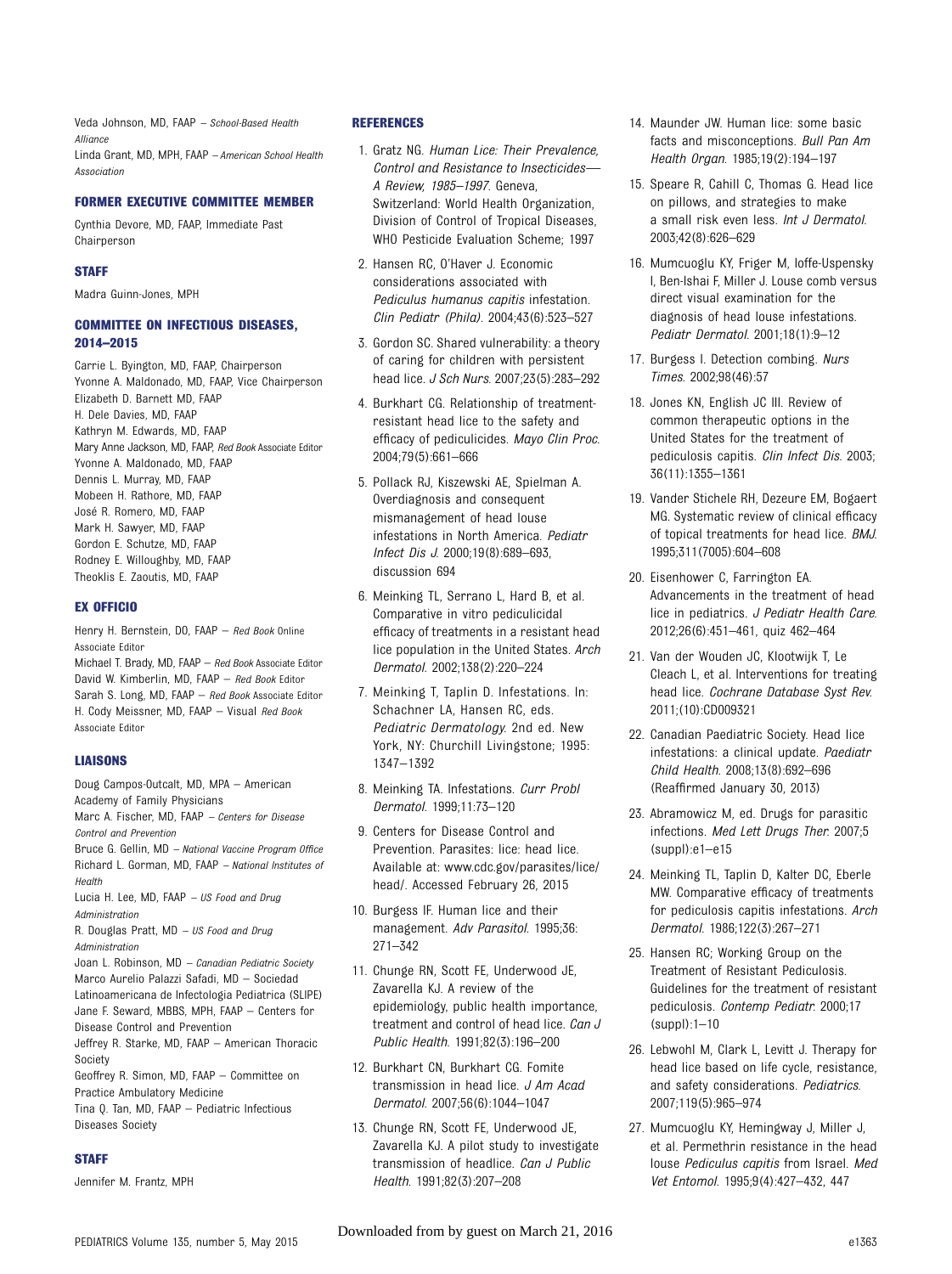- 28. Rupes V, Moravec J, Chmela J, Ledvinka J, Zelenkova J. A resistance of head lice (Pediculus capitis) to permethrin in Czech Republic. Cent Eur J Public Health. 1995;3(1):30–32
- 29. Pollack RJ, Kiszewski A, Armstrong P, et al. Differential permethrin susceptibility of head lice sampled in the United States and Borneo. Arch Pediatr Adolesc Med. 1999;153(9):969–973
- 30. Yoon KS, Gao JR, Lee SH, Clark JM, Brown L, Taplin D. Permethrin-resistant human head lice, Pediculus capitis, and their treatment. Arch Dermatol. 2003;139(8): 994–1000
- 31. Rasmussen JE. Pediculosis: treatment and resistance. Adv Dermatol. 1986;1: 109–125
- 32. Meinking TL, Vicaria M, Eyerdam DH, Villar ME, Reyna S, Suarez G. Efficacy of a reduced application time of Ovide lotion (0.5% malathion) compared to Nix creme rinse (1% permethrin) for the treatment of head lice. Pediatr Dermatol. 2004;21(6):670–674
- 33. Downs AM, Stafford KA, Harvey I, Coles GC. Evidence for double resistance to permethrin and malathion in head lice. Br J Dermatol. 1999;141(3):508–511
- 34. Bailey AM, Prociv P. Persistent head lice following multiple treatments: evidence for insecticide resistance in Pediculus humanus capitis [letter]. Australas J Dermatol. 2001;42(2):146
- 35. Meinking TL, Villar ME, Vicaria M, et al. The clinical trials supporting benzyl alcohol lotion 5% (Ulesfia): a safe and effective topical treatment for head lice (pediculosis humanus capitis). Pediatr Dermatol. 2010;27(1):19–24
- 36. Centers for Disease Control (CDC). Neonatal deaths associated with use of benzyl alcohol—United States. MMWR Morb Mortal Wkly Rep. 1982;31(22):290–291
- 37. Villegas SC, Breitzka RL. Head lice and the use of spinosad. Clin Ther. 2012; 34(1):14–23
- 38. Stough D, Shellabarger S, Quiring J, Gabrielsen AA Jr. Efficacy and safety of spinosad and permethrin creme rinses for pediculosis capitis (head lice). Pediatrics. 2009;124(3). Available at: www. pediatrics.org/cgi/content/full/124/3/e389
- 39. Cole SW, Lundquist LM. Spinosad for treatment of head lice infestation. Ann Pharmacother. 2011;45(7-8):954–959
- 40. Pharmacy Benefits VA. Management Services, Medical Advisory Panel, and VISN Pharmacist executives. Spinosad topical suspension (natroba). National drug monograph, November 2011. Available at: [www.pbm.va.gov/](http://www.pbm.va.gov/clinicalguidance/drugmonographs/spinosadmonograph.doc) [clinicalguidance/drugmonographs/](http://www.pbm.va.gov/clinicalguidance/drugmonographs/spinosadmonograph.doc) [spinosadmonograph.doc.](http://www.pbm.va.gov/clinicalguidance/drugmonographs/spinosadmonograph.doc) Accessed September 3, 2014
- 41. Pariser DM, Meinking TL, Bell M, Ryan WG. Topical 0.5% ivermectin lotion for treatment of head lice. N Engl J Med. 2012;367(18):1687–1693
- 42. Deeks LS, Naunton M, Currie MJ, Bowden FJ. Topical ivermectin 0.5% lotion for treatment of head lice. Ann Pharmacother. 2013;47(9):1161–1167
- 43. Chesney PJ, Burgess IF. Lice: resistance and treatment. Contemp Pediatr. 1998; 15(11):181–192
- 44. Abramowicz M, ed. Drugs for head lice. Med Lett Drugs Ther. 1997;39(992):6–7
- 45. Karacic I, Yawalkar SJ. A single application of crotamiton lotion in the treatment of patients with pediculosis capitis. Int J Dermatol. 1982;21(10): 611–613
- 46. Burkhart CG, Burkhart CN, Burkhart KM. An assessment of topical and oral prescription and over-the-counter treatments for head lice. J Am Acad Dermatol. 1998;38(6 pt 1):979–982
- 47. Glaziou P, Nyguyen LN, Moulia-Pelat JP, Cartel JL, Martin PM. Efficacy of ivermectin for the treatment of head lice (Pediculosis capitis). Trop Med Parasitol. 1994;45(3):253–254
- 48. Dourmishev AL, Dourmishev LA, Schwartz RA. Ivermectin: pharmacology and application in dermatology. Int J Dermatol. 2005;44(12):981–988
- 49. Chosidow O, Giraudeau B, Cottrell J, et al. Oral ivermectin versus malathion lotion for difficult-to-treat head lice. N Engl J Med. 2010;362(10):896–905
- 50. Burkhart KM, Burkhart CN, Burkhart CG. Our scabies treatment is archaic, but ivermectin has arrived. [letter] Int J Dermatol. 1998;37(1):76–77
- 51. Burkhart CN, Burkhart CG. Another look at ivermectin in the treatment of scabies and head lice [letter]. Int J Dermatol. 1999;38(3):235
- 52. Shashindran CH, Gandhi IS, Krishnasamy S, Ghosh MN. Oral therapy of pediculosis

capitis with cotrimoxazole. Br J Dermatol. 1978;98(6):699–700

- 53. Hipolito RB, Mallorca FG, Zuniga-Macaraig ZO, Apolinario PC, Wheeler-Sherman J. Head lice infestation: single drug versus combination therapy with one percent permethrin and trimethoprim/ sulfamethoxazole. Pediatrics. 2001;107(3). Available at: [www.pediatrics.org/cgi/](http://www.pediatrics.org/cgi/content/full/107/3/E30) [content/full/107/3/E30](http://www.pediatrics.org/cgi/content/full/107/3/E30)
- 54. Priestley CM, Burgess IF, Williamson EM. Lethality of essential oil constituents towards the human louse, Pediculus humanus, and its eggs. Fitoterapia. 2006; 77(4):303–309
- 55. Mac-Mary S, Messikh R, Jeudy A, et al. Assessment of the efficacy and safety of a new treatment for head lice. ISRN Dermatol. 2012;2012:460467
- 56. Barker SC, Altman PM. A randomised, assessor blind, parallel group comparative efficacy trial of three products for the treatment of head lice in children—melaleuca oil and lavender oil, pyrethrins and piperonyl butoxide, and a "suffocation" product. BMC Dermatol. 2010;10(10):6
- 57. Pearlman D. Nuvo treatment for head lice. Available at: [www.nuvoforheadlice.](http://www.nuvoforheadlice.com/) [com/.](http://www.nuvoforheadlice.com/) Accessed September 3, 2014
- 58. Burgess IF, Brown CM, Lee PN. Treatment of head louse infestation with 4% dimeticone lotion: randomised controlled equivalence trial. BMJ. 2005; 330(7505):1423
- 59. Burgess LF, Lee PN, Brown CM. Randomised, controlled, parallel group clinical trials to evaluate the efficacy of isopropyl myristate/cyclomethicone solution against head lice. Pharm J. 2008;280:371–375
- 60. Kaul N, Palma KG, Silagy SS, Goodman JJ, Toole J. North American efficacy and safety of a novel pediculicide rinse, isopropyl myristate 50% (Resultz). J Cutan Med Surg. 2007;11(5):161–167
- 61. Goates BM, Atkin JS, Wilding KG, et al. An effective nonchemical treatment for head lice: a lot of hot air. Pediatrics. 2006;118(5):1962–1970
- 62. Ibarra J, Hall DM. Head lice in schoolchildren. Arch Dis Child. 1996; 75(6):471–473
- 63. Bainbridge CV, Klein GL, Neibart SI, et al. Comparative study of the clinical effectiveness of a pyrethrin-based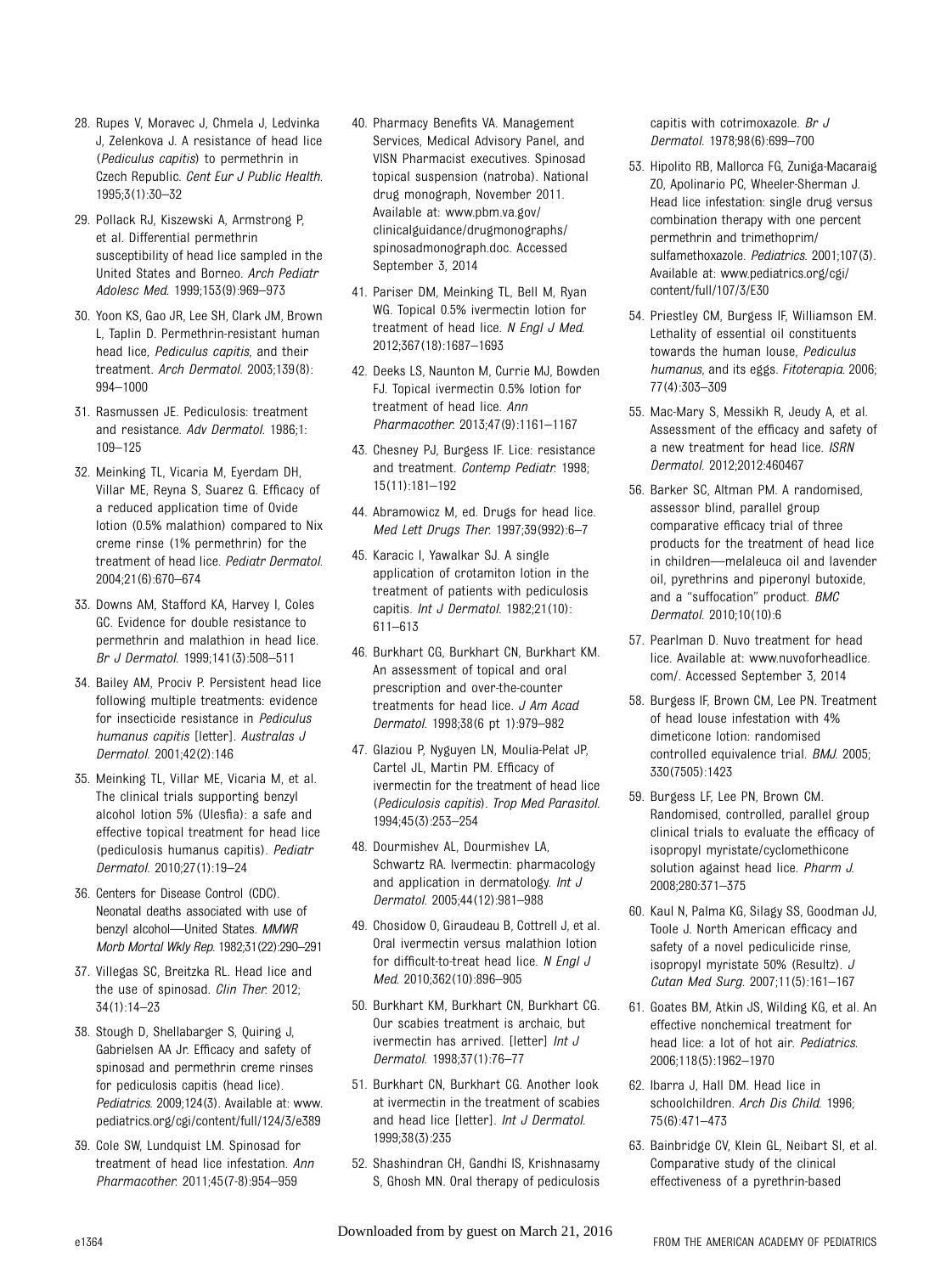pediculicide with combing versus a permethrin-based pediculicide with combing [published correction appears in Clin Pediatr (Phila). 1998;37 (4):276]. Clin Pediatr (Phila). 1998;37(1): 17–22

- 64. Burkhart CN, Arbogast J. Head lice therapy revisited [letter]. Clin Pediatr (Phila). 1998;37(6):395
- 65. Speare R, Canyon DV, Cahill C, Thomas G. Comparative efficacy of two nit combs in removing head lice (Pediculus humanus var. capitis) and their eggs. Int J Dermatol. 2007;46(12):1275–1278
- 66. Gallardo A, Toloza A, Vassena C, Picollo MI, Mougabure-Cueto G. Comparative efficacy of commercial combs in removing head lice (Pediculus humanus capitis) (Phthiraptera: Pediculidae). Parasitol Res. 2013;112(3):1363–1366
- 67. O'Brien E. Detection and removal of head lice with an electronic comb: zapping the louse! J Pediatr Nurs. 1998;13(4): 265–266
- 68. Burkhart CN, Burkhart CG, Pchalek I, Arbogast J. The adherent cylindrical nit structure and its chemical denaturation in vitro: an assessment with therapeutic implications for head lice. Arch Pediatr Adolesc Med. 1998;152(7):711–712
- 69. Burkhart CN, Burkhart CG. Head lice: scientific assessment of the nit sheath with clinical ramifications and therapeutic options. J Am Acad Dermatol. 2005;53(1):129–133
- 70. Ko CJ, Elston DM. Pediculosis. J Am Acad Dermatol. 2004;50(1):1–12, quiz 13–14
- 71. Hunter JA, Barker SC. Susceptibility of head lice (Pediculus humanus capitis) to pediculicides in Australia. Parasitol Res. 2003;90(6):476–478
- 72. Meinking TL, Entzel P, Villar ME, Vicaria M, Lemard GA, Porcelain SL. Comparative efficacy of treatments for pediculosis capitis infestations: update 2000. Arch Dermatol. 2001;137(3):287–292
- 73. Bartels CL, Peterson KE, Taylor KL. Head lice resistance: itching that just won't stop. Ann Pharmacother. 2001;35(1): 109–112
- 74. Canyon D, Speare R. Do head lice spread in swimming pools? Int J Dermatol. 2007; 46(11):1211–1213
- 75. Bouvresse S, Berdjane Z, Durand R, Bouscaillou J, Izri A, Chosidow O. Permethrin and malathion resistance in head lice: results of ex vivo and molecular assays. J Am Acad Dermatol. 2012;67(6):1143–1150
- 76. Williams LK, Reichert A, MacKenzie WR, Hightower AW, Blake PA. Lice, nits, and school policy. Pediatrics. 2001;107(5): 1011–1015
- 77. Heukelbach J, Wilcke T, Winter B, Feldmeier H. Epidemiology and morbidity of scabies and pediculosis capitis in resource-poor communities in Brazil. Br J Dermatol. 2005;153(1):150–156
- 78. Hootman J. Quality improvement projects related to pediculosis management. J Sch Nurs. 2002;18(2):80–86
- 79. Mathias RG, Wallace JF. Control of headlice: using parent volunteers. Can J Public Health. 1989;80(6):461–463
- 80. Clore ER, Longyear LA. Comprehensive pediculosis screening programs for elementary schools. J Sch Health. 1990; 60(5):212–214
- 81. Donnelly E, Lipkin J, Clore ER, Altschuler DZ. Pediculosis prevention and control strategies of community health and school nurses: a descriptive study. J Community Health Nurs. 1991;8(2):85–95
- 82. Brainerd E. From eradication to resistance: five continuing concerns about pediculosis. J Sch Health. 1998; 68(4):146–150
- 83. Clore ER. Dispelling the common myths about pediculosis. J Pediatr Health Care. 1989;3(1):28–33
- 84. Aston R, Duggal H, Simpson J, Burgess I; Stafford Group. Head lice: evidence-based guidelines based on the Stafford Report. J Fam Health Care. 2002;12(suppl 5):1–21
- 85. Mumcuoglu KY, Meinking TA, Burkhart CN, Burkhart CG. Head louse infestations: the "no nit" policy and its consequences. Int J Dermatol. 2006;45(8):891–896
- 86. Mumcuoglu KY, Barker SC, Burgess IE, et al. International guidelines for effective control of head louse infestations. J Drugs Dermatol. 2007; 6(4):409–414
- 87. National Association of School Nurses. Position statement: pediculosis in the school community. Silver Spring, MD: National Association of School Nurses; 1999 (Revised 2011). Available at: [www.](http://www.nasn.org/Portals/0/positions/2011pspediculosis.pdf) [nasn.org/Portals/0/positions/](http://www.nasn.org/Portals/0/positions/2011pspediculosis.pdf) [2011pspediculosis.pdf](http://www.nasn.org/Portals/0/positions/2011pspediculosis.pdf). Accessed September 3, 2014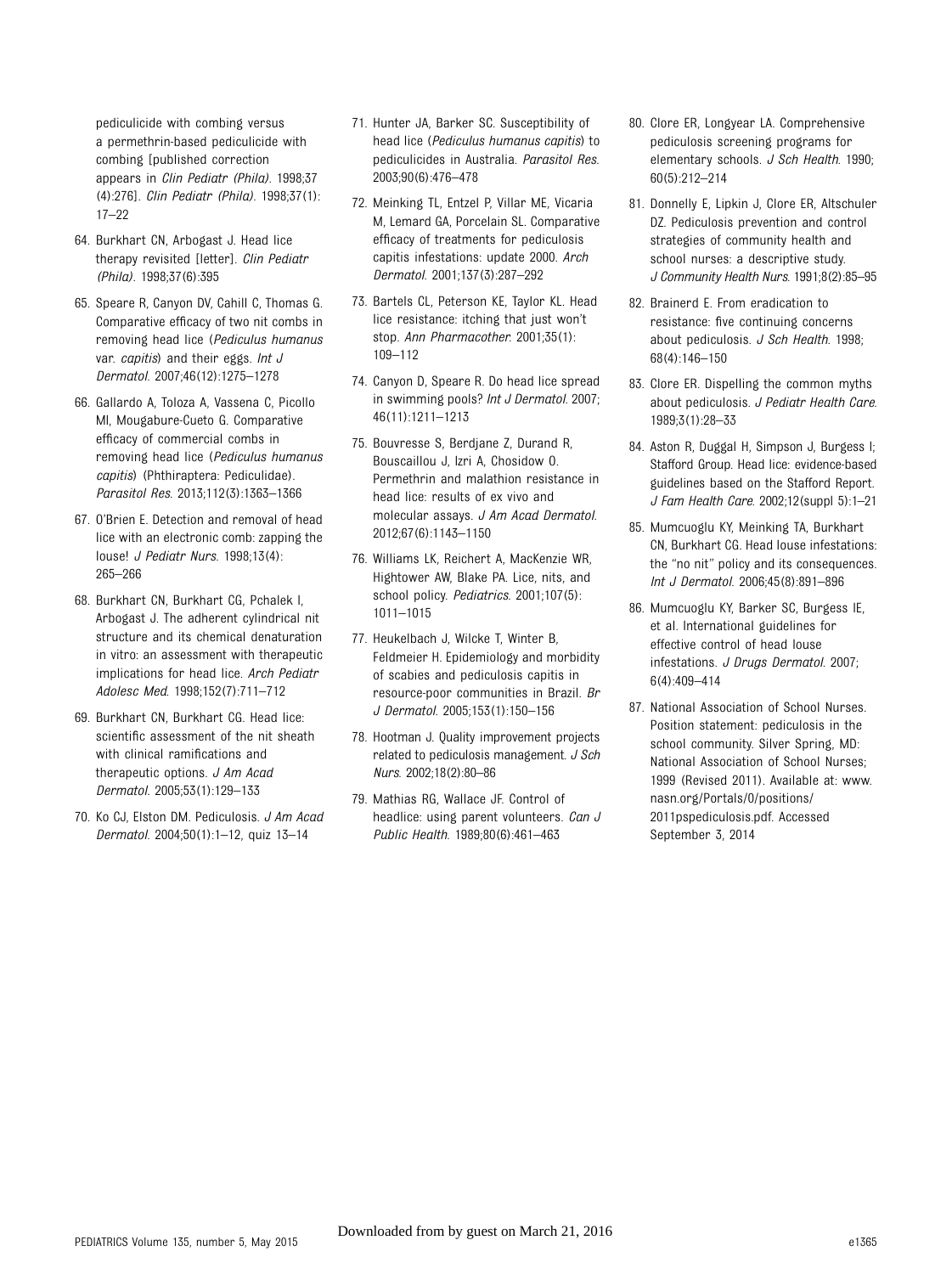### ERRATA

#### Mellon et al. Should All Deaf Children Learn Sign Language? Pediatrics. 2015;136(1):170–176

Errors occurred in the article by Nancy K. Mellon et al, titled "Should All Deaf Children Learn Sign Language?" published in the July 2015 issue of Pediatrics (2015;136[1]):170–176; doi:10.1542/2014-1632).

On page 170, in the list of authors, the first author should have been Donna Jo Naploli. The corrected list of authors should have read: Donna Jo Napoli, PhD<sup>a</sup>, Nancy K. Mellon, MS<sup>b</sup>, John K. Niparko, MD<sup>c</sup>, Christian Rathmann, PhD<sup>d</sup>, Gaurav Mathur, PhD<sup>e</sup>, Tom Humphries, PhD<sup>f</sup>, Theresa Handley, BA<sup>a</sup>, Sasha Scambler, PhD<sup>g</sup>, and John D. Lantos, MD<sup>h</sup>

The updated list of author affiliations should have read: <sup>a</sup>Swarthmore College; <sup>b</sup>The River School, Washington, District of Columbia; <sup>c</sup>Department of Otolaryngology, University of Southern California; <sup>d</sup>Institute for German Sign Language and Communication of the Deaf, University of Hamburg; <sup>e</sup>Graduate School, Gallaudet University; <sup>f</sup>Department of Education Studies, University of California at San Diego; <sup>g</sup>King's College London; and <sup>h</sup>Children's Mercy Hospital

Also on page 170, the abstract appeared as follows: "Every year, 10 000 infants are born in the United States with sensorineural deafness. Deaf children of hearing (and nonsigning) parents are unique among all children in the world in that they cannot easily or naturally learn the language that their parents speak. These parents face tough choices. Should they seek a cochlear implant for their child? If so, should they also learn to sign? As pediatricians, we need to help parents understand the risks and benefits of different approaches to parent–child communication when the child is deaf. The benefits of learning sign language clearly outweigh the risks. For parents and families who are willing and able, this approach seems clearly preferable to an approach that focuses solely on oral communication."

This should have read: "Every year, 10 000 infants are born in the United States with sensorineural deafness. Deaf children of hearing (and nonsigning) parents are unique among all children in the world in that they cannot easily or naturally learn the language that their parents speak. These parents face tough choices. Should they seek a cochlear implant for their child? If so, should they also learn to sign? As pediatricians, we need to help parents understand the risks and benefits of different approaches to parent–child communication when the child is deaf."

doi:10.1542/peds.2015-2443

#### Devore CD, Schutze GE; AAP, Council on School Health, Committee on Infectious Dises. Head Lice. Pediatrics. 2015;135(5):e1355–e1365

Three clarifications are issued for the following American Academy of Pediatrics clinical report, titled "Head Lice" published in the May 2015 issue of Pediatrics. 2015;135(5):e1355–e1365.

1. On page e1358, in the section on Malathion (0.5%), the second-to-last sentence should have read: "Safety and effectiveness of malathion lotion have not been established in children younger than 6 years, and the product is not recommended." (instead of "…the product is contraindicated").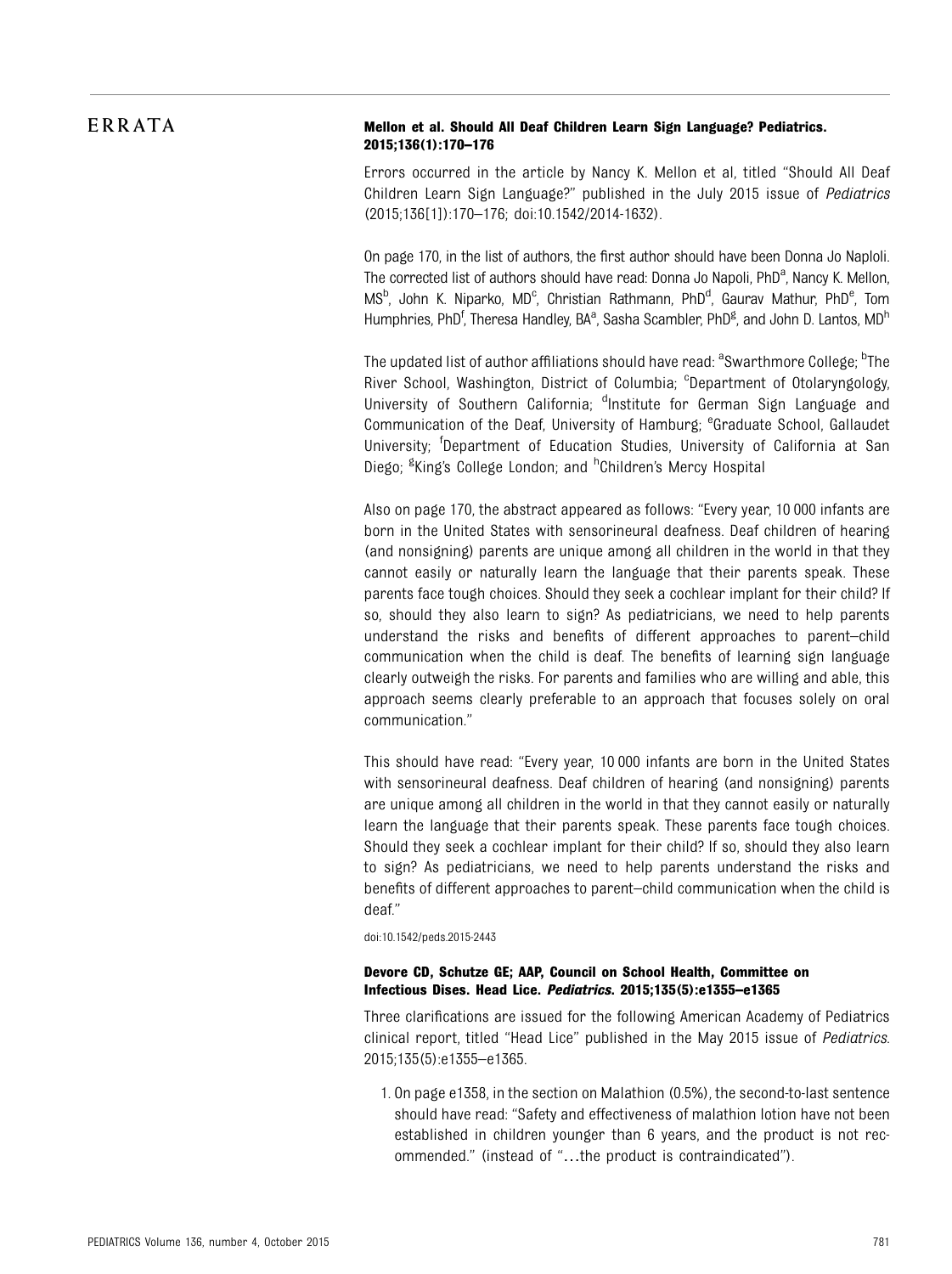- 2. On page e1358, in the section on Spinosad (0.9% Suspension), the second sentence should have read: "It is not recommended for children younger than 6 months because it also contains benzyl alcohol." (instead of "It is contraindicated…").
- 3. On page e1358, in the section on Spinosad (0.9% Suspension), the last sentence, which read, "Safety in children younger than 4 years has not been established." should have been deleted.

doi:10.1542/peds.2015-2696

#### Campbell et al. Critical Elements in the Medical Evaluation of Suspected Child Physical Abuse. Pediatrics. 2015;136(1):35–43

An error occurred in the article by Campbell et al, titled "Critical Elements in the Medical Evaluation of Suspected Child Physical Abuse" published in the July 2015 issue of Pediatrics (2015;136[1]:35–43; doi:10.1542/peds.2014-4192). On page 41, in Table 2, under "Radiology" and "Skull Fracture," this reads: "Head  $CT<sup>a</sup>$  skeletal survey<sup>a</sup>." This text should have read: "Head CT,<sup>b</sup> skeletal survey<sup>b</sup>" (footnotes were incorrectly assigned).

doi:10.1542/peds.2015-2823

#### Ralston SL, Lieberthal AS, Meissner HC, et al. Clinical Practice Guideline: The Diagnosis, Management, and Prevention of Bronchiolitis. Pediatrics. 2014;134 (5):e1474–e1502

An error occurred in the American Academy of Pediatrics article, titled "Clinical Practice Guideline: The Diagnosis, Management, and Prevention of Bronchiolitis published in the November 2014 issue of Pediatrics (2014;134[5]:e1474–e1502). On page e1484, in the discussion after Key Action Statement 6b, in the fifth paragraph, the sentence reading "In 1 study of 64 healthy infants between 2 weeks and 6 months of age, 60% of these infants exhibited a transient oxygen desaturation below 90%, to values as low as 83%." should have been attributed to reference 104 (Hunt CE et al) instead of 105.

doi:10.1542/peds.2015-2862

#### Kurowski et al. Online Problem-Solving Therapy for Executive Dysfuntion After Child Traumatic Brain Injury. Pediatrics. 2013;132(1):e158–e166

An error occurred in the article by Kurowski et al, titled "Online Problem-Solving Therapy for Executive Dysfunction After Child Traumatic Brain Injury" published in the July 2013 issue of Pediatrics (2013;132[1]:e158–e166; doi: 10.1542/peds.2012-4040). On page e163, under the Results section, in Tables 3 and 4, the baseline and 6 month

| TABLE 3 Improvements From Baseline to Follow-up on the Global Executive Composite (GEC) in the CAPS Versus IRC Treatments in the Entire Sample |  |  |
|------------------------------------------------------------------------------------------------------------------------------------------------|--|--|
| Older Teens (9th-12th Grade) and Younger Teens (6th-8th Grade)                                                                                 |  |  |

|                            |               | CAPS $(n = 57)$ |               |               | IRC $(n = 62^{\circ})$ |               | F(df)     | D <sup>b</sup> |
|----------------------------|---------------|-----------------|---------------|---------------|------------------------|---------------|-----------|----------------|
|                            | Mean (SD)     |                 |               |               | Mean (SD)              |               |           |                |
|                            | Baseline      | 6 Month         | Change        | Baseline      | 6 Month                | Change        |           |                |
| Entire Sample <sup>a</sup> | 58.53 (10.11) | 57.00 (11.40)   | $-1.53(8.75)$ | 61.56 (10.74) | 60.16 (12.16)          | $-1.40(7.43)$ | 0.17(118) | 0.68           |
| Older Teens <sup>a</sup>   | 60.15 (10.51) | 55.37 (11.44)   | $-4.78(6.66)$ | 61.54 (10.98) | 60.69 (10.94)          | $-0.86(5.98)$ | 6.74(61)  | 0.01           |
| Younger Teens              | 57.07 (9.69)  | 58.47 (11.37)   | 1.40(9.46)    | 61.59 (10.63) | 59.48 (13.77)          | $-2.11(9.06)$ | 1.27 (56) | 0.27           |

 $CAPS = Connselor Assisted Problem Solving, IRC = Internet Resource Comparison$ 

<sup>a</sup> The total study participants for IRC was 63; however, one participant did not completed the Behavioral Rating Inventory (BRIEF)-Behavioral Regulation Index (BRI) Inhibit subscale, so the GEC could not calculated for this participant and they were excluded from this analysis.

**b** P values apply to differences between CAPS and IRC groups as measured by general linear models after controlling for baseline scores.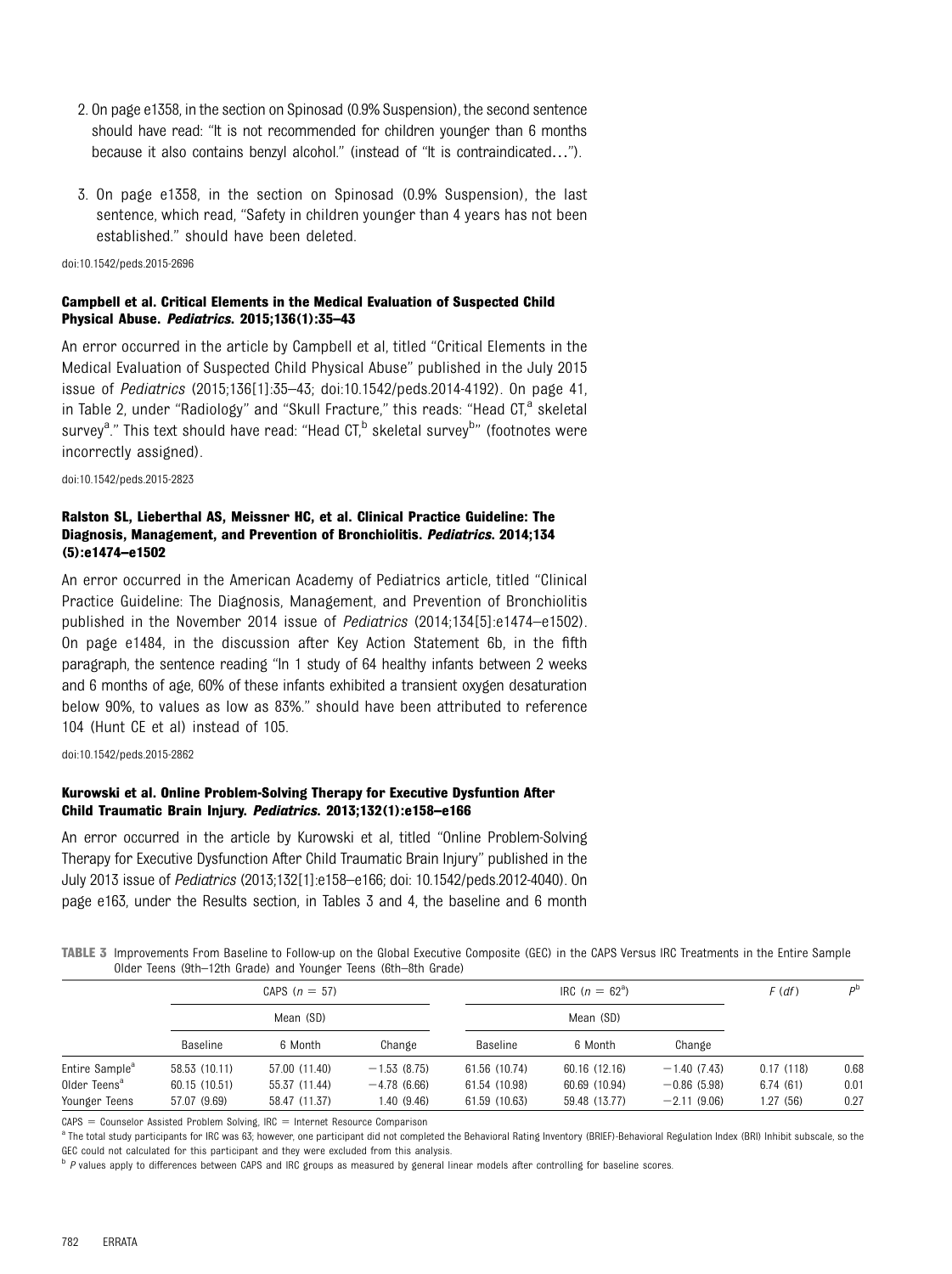# PEDIATRICS OFFICIAL JOURNAL OF THE AMERICAN ACADEMY OF PEDIATRICS

DOI: 10.1542/peds.2015-0746 *Pediatrics* 2015;135;e1355; originally published online April 27, 2015; AND COMMITTEE ON INFECTIOUS DISEASES Cynthia D. Devore, Gordon E. Schutze and THE COUNCIL ON SCHOOL HEALTH **Head Lice**

**/content/135/5/e1355.full.html** located on the World Wide Web at: The online version of this article, along with updated information and services, is

of Pediatrics. All rights reserved. Print ISSN: 0031-4005. Online ISSN: 1098-4275. Boulevard, Elk Grove Village, Illinois, 60007. Copyright © 2015 by the American Academy published, and trademarked by the American Academy of Pediatrics, 141 Northwest Point publication, it has been published continuously since 1948. PEDIATRICS is owned, PEDIATRICS is the official journal of the American Academy of Pediatrics. A monthly



Downloaded from by guest on March 21, 2016